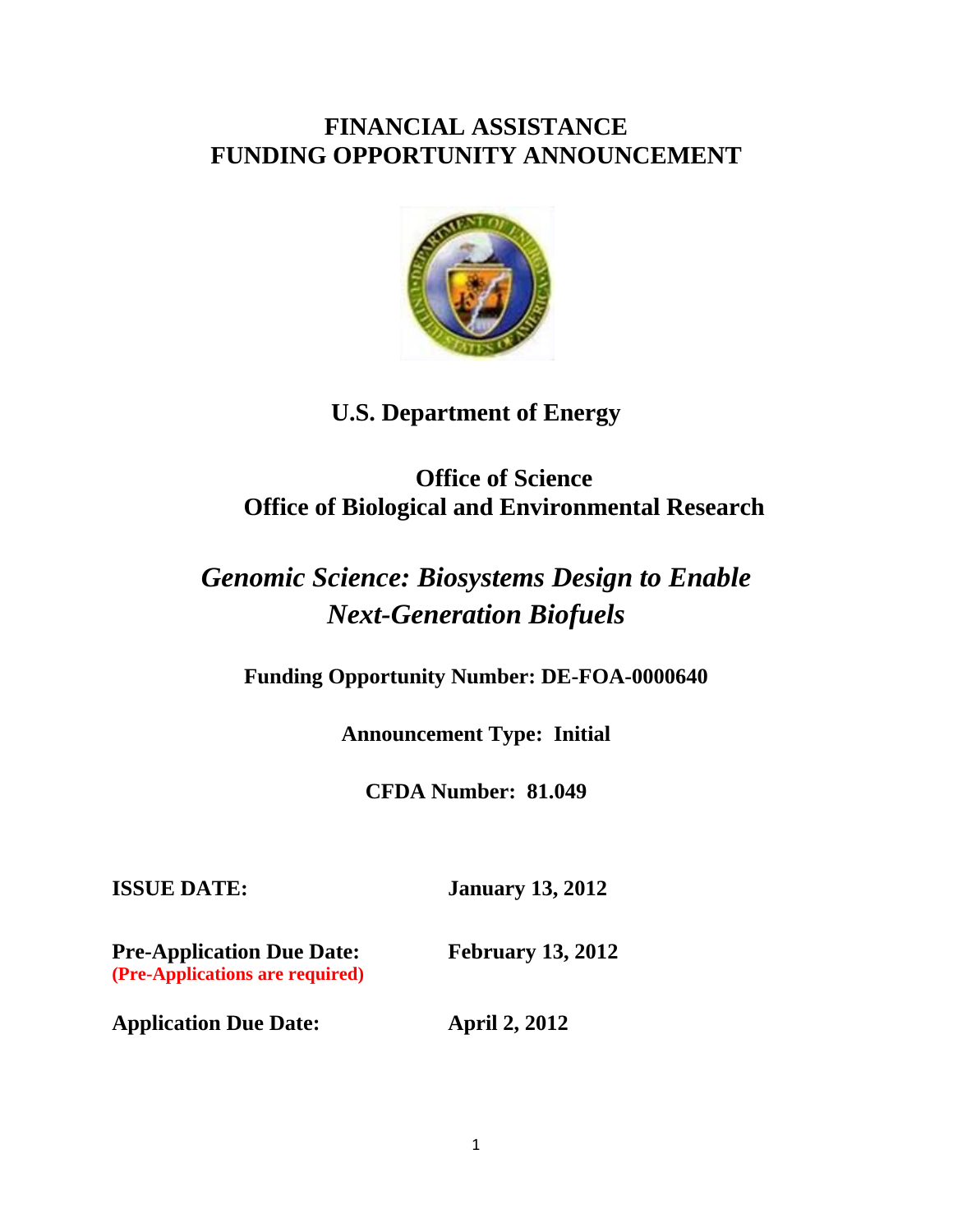#### **NOTE: REQUIREMENTS FOR GRANTS.GOV**

**Where to Submit:** Applications must be submitted through Grants.gov to be considered for award. You cannot submit an application through Grants.gov unless you are registered. Please read the registration requirements carefully and start the process immediately. Remember you have to update your Central Contract Registry (CCR) registration annually. If you have any questions about your registration, you should contact the Grants.gov Helpdesk at 1-800-518- 4726 to verify that you are still registered in Grants.gov.

**Registration Requirements:** There are several one-time actions you must complete in order to submit an application through Grants.gov (i.e., obtain a Dun and Bradstreet Data Universal Numbering System (DUNS) number, register with the CCR, register with the credential provider, and register with Grants.gov). To register with Grants.gov go to "Get Registered" at http://grants.gov/applicants/get\_registered.jsp. Use the Grants.gov Organization Registration Checklist at http://www.grants.gov/assets/OrganizationRegCheck.pdf to guide you through the process. Designating an E-Business Point of Contact (EBiz POC) and obtaining a special password called an MPIN are important steps in the CCR registration process. Applicants, who are not registered with CCR and Grants.gov, should allow at least 21 days to complete these requirements. It is suggested that the process be started as soon as possible.

**IMPORTANT NOTICE TO POTENTIAL APPLICANTS:** When you have completed the process, you should call the Grants.gov Helpdesk at 1-800-518-4726 to verify that you have completed the final step (i.e. Grants.gov registration).

**Questions:** Questions relating to the registration process, system requirements, how an application form works, or the submittal process must be directed to Grants.gov at 1-800-518-4726 or support@grants.gov. Part VII of this Funding Opportunity Announcement (FOA) explains how to submit other questions to the Department of Energy (DOE).

#### **Application Receipt Notices**

After an application is submitted, the Authorized Organization Representative (AOR) will receive a series of four e-mails. It is extremely important that the AOR watch for and save each of the emails. It may take up to two (2) business days from application submission to receipt of email Number 2. The titles of the four e-mails are:

- Number 1 Grants.gov Submission Receipt Number
- Number 2 Grants.gov Submission Validation Receipt for Application Number
- Number 3 Grants.gov Grantor Agency Retrieval Receipt for Application Number
- Number 4 Grants.gov Agency Tracking Number Assignment for Application Number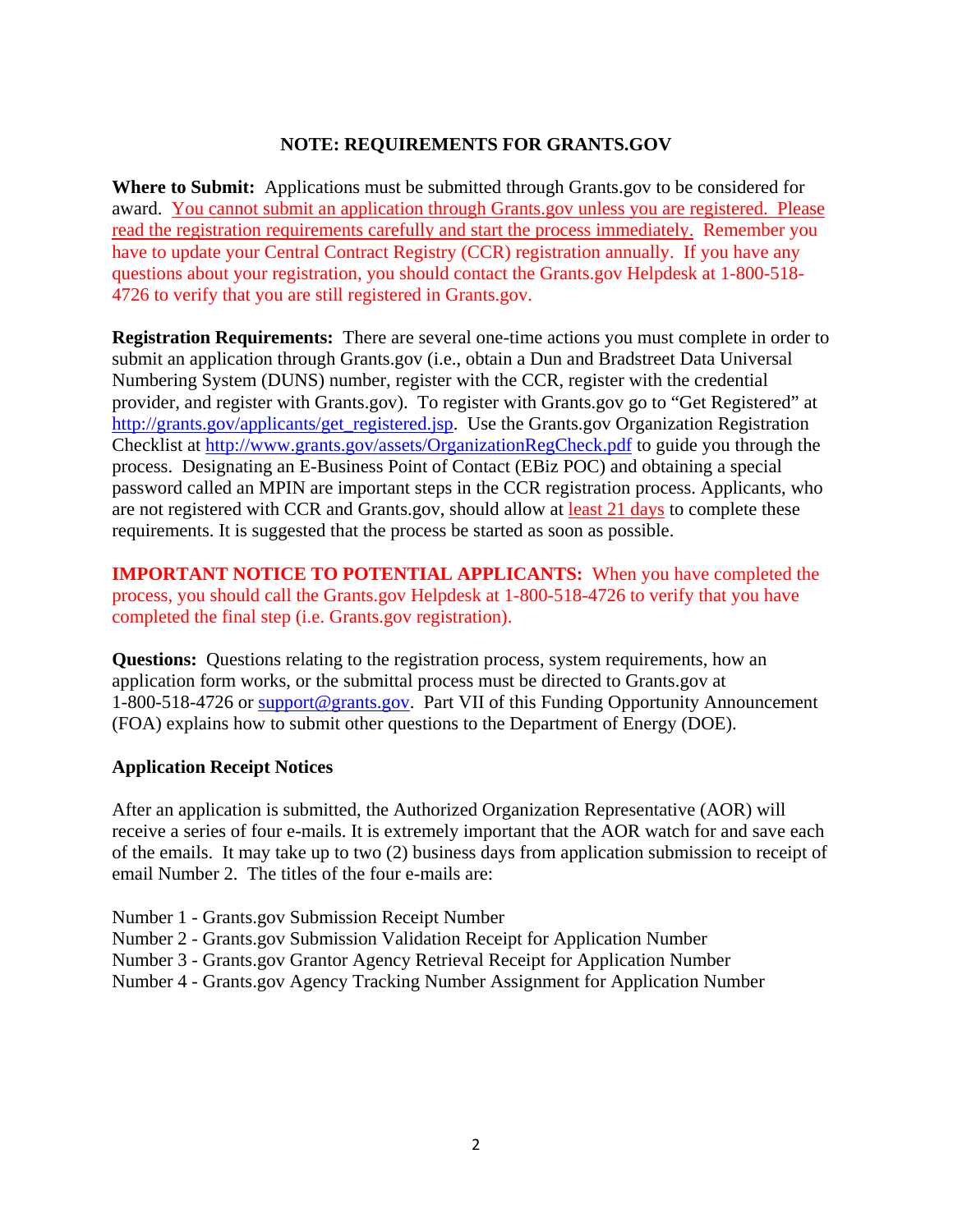#### **TABLE OF CONTENTS**

#### **PART I – FUNDING OPPORTUNITY DESCRIPTION**

#### **PART II – AWARD INFORMATION**

- **A. Type of Award Instrument**
- **B. Estimated Funding**
- **C. Maximum and Minimum Award Size**
- **D. Expected Number of Awards**
- **E. Anticipated Award Size**
- **F. Period of Performance**
- **G. Type of Application**

#### **PART III – ELIGIBILITY INFORMATION**

- **A. Eligible Applicants**
- **B. Cost Sharing or Matching**
- **C. Other Eligibility Requirements**

#### **PART IV – APPLICATION AND SUBMISSION INFORMATION**

- **A. Address to Request Application Package**
- **B. Letter of Intent and Pre-Application**
- **C. Content and Form of Application**
- **D. Submissions from Successful Applicants**
- **E. Submission Dates and Times**
- **F. Intergovernmental Review**
- **G. Funding Restrictions**
- **H. Other Submission and Registration Requirements**

#### **PART V – APPLICATION REVIEW INFORMATION**

- **A. Criteria**
- **B. Review and Selection Process**
- **C. Anticipated Notice of Selection and Award Dates**

#### **PART VI – AWARD ADMINISTRATION INFORMATION**

- **A. Award Notices**
- **B. Administrative and National Policy Requirements**
- **C. Reporting**

#### **PART VII – QUESTIONS/AGENCY CONTACTS**

- **A. Questions**
- **B. Agency Contacts**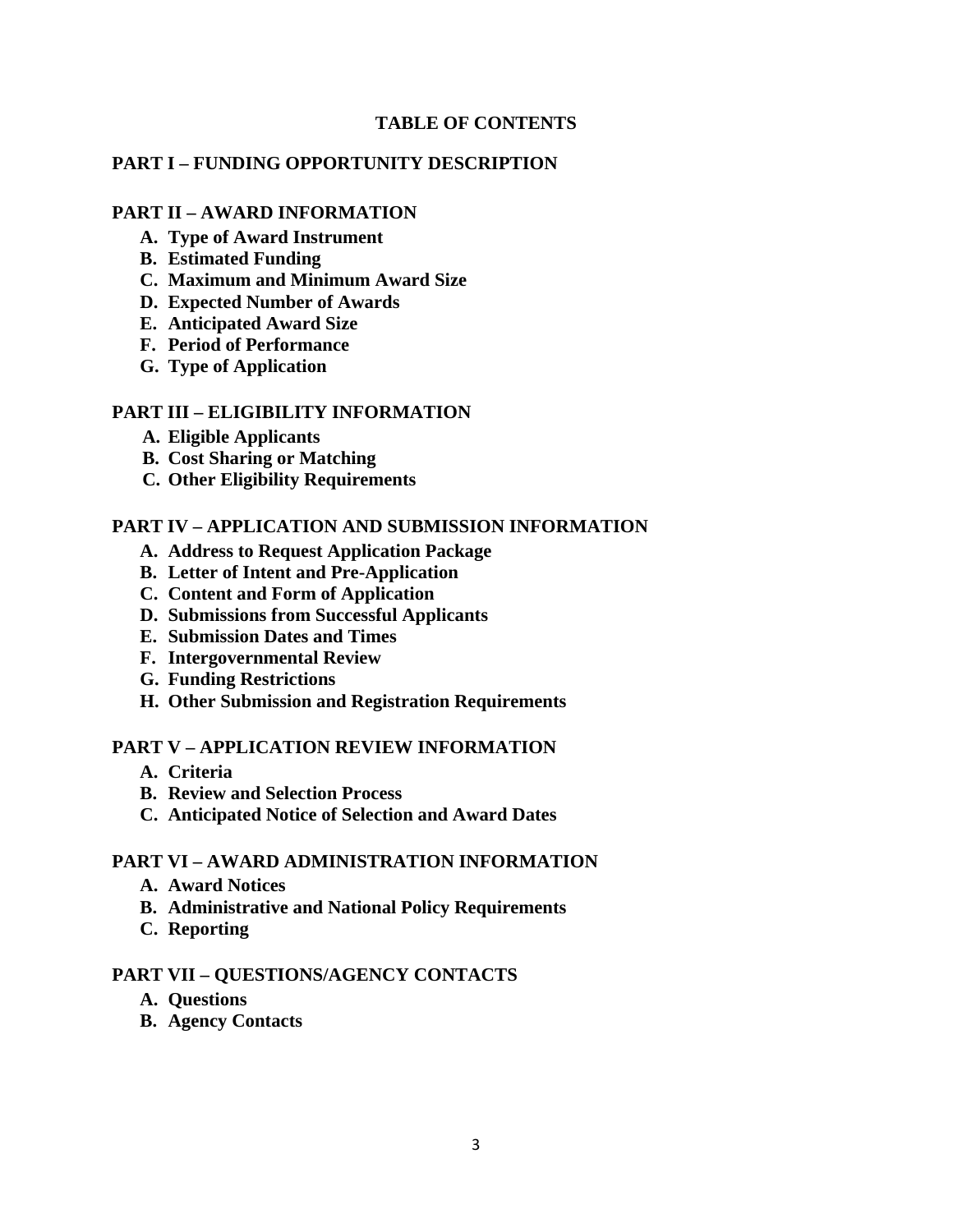## **PART VIII – OTHER INFORMATION**

- **A. Modifications**
- **B. Government Right to Reject or Negotiate**
- **C. Commitment of Public Funds**
- **D. Proprietary Application Information**
- **E. Evaluation and Administration by Non-Federal Personnel**
- **F. Intellectual Property Developed under this Program**
- **G. Notice of Right to Request Patent Waiver**
- **H. Notice Regarding Eligible/Ineligible Activities**
- **I. Availability of Funds**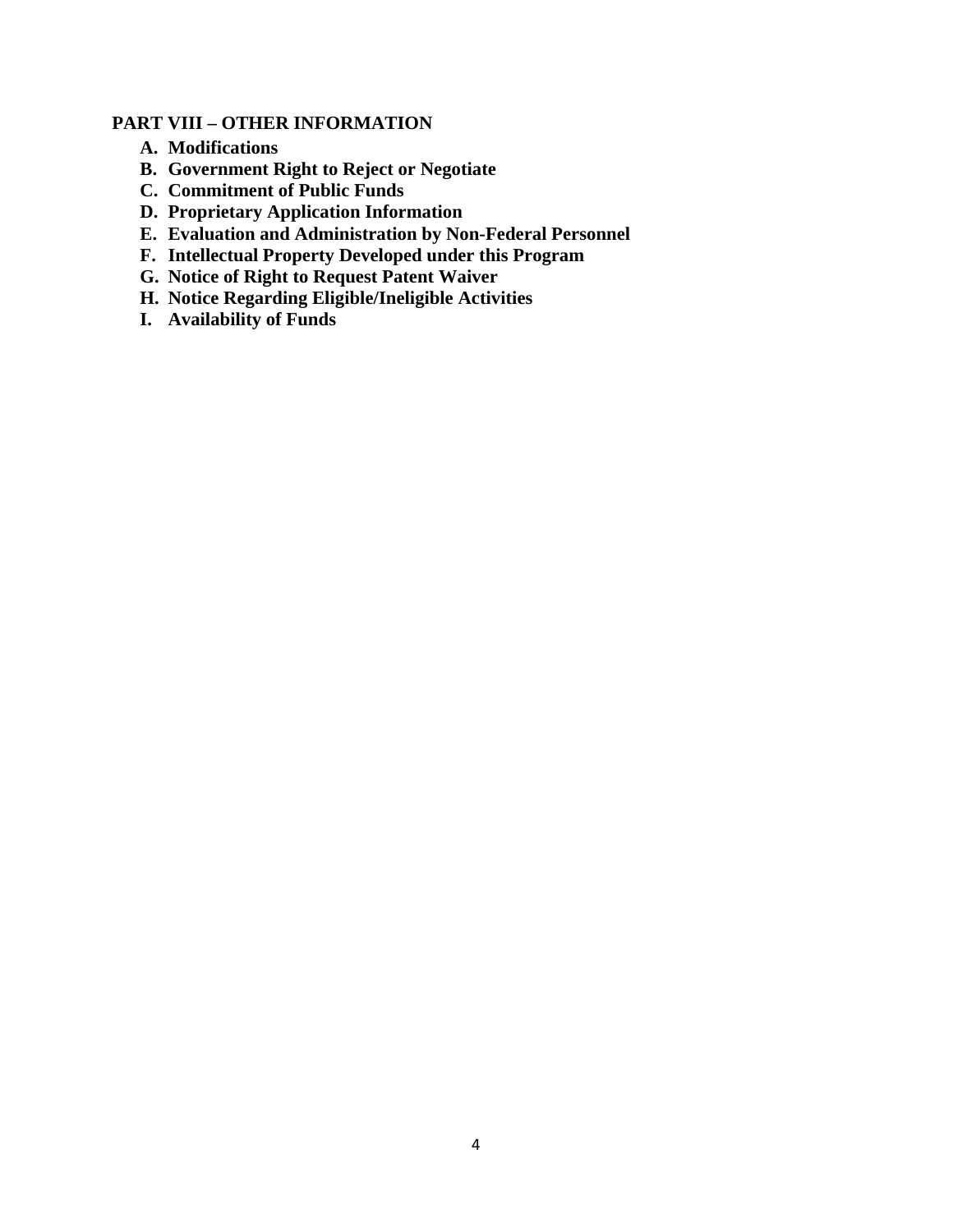## **PART I – FUNDING OPPORTUNITY DESCRIPTION**

## **GENERAL INQUIRIES ABOUT THIS FOA SHOULD BE DIRECTED TO:**

## **Technical/Scientific Program Contact:**

**Program Manager:** Dr. Pablo Rabinowicz Office of Biological and Environmental Research **Phone:** 301-903-0379 **E-Mail:** pablo.rabinowicz@science.doe.gov

## **STATUTORY AUTHORITY**

Public Law 95-91, US Department of Energy Organization Act Public Law 109-58, Energy Policy Act of 2005

## **APPLICABLE REGULATIONS**

U.S. Department of Energy Financial Assistance Rules, codified at 10 CFR Part 600 U.S. Department of Energy, Office of Science Financial Assistance Program Rule, codified at 10 CFR Part 605

## **SUMMARY:**

The U.S. Department of Energy's Office of Science, Office of Biological and Environmental Research (BER) hereby announces interest in receiving applications for research that supports the Genomics Science Program and addresses DOE's missions in energy and the environment in the following research areas:

- a) **Microbial systems design for biofuels, from computer modeling to experimental validation:** To develop modeling algorithms and innovative biosystems design technologies to define, build, and apply functional biological modules for the generation of novel biological systems that advance toward the production of biofuels; and
- b) **Plant systems design for bioenergy:** To develop novel technologies to re-design bioenergy crops that can grow in marginal environments while producing high yield of biomass that can be easily converted to biofuels.

Applications should also address potential societal implications of engineered organisms.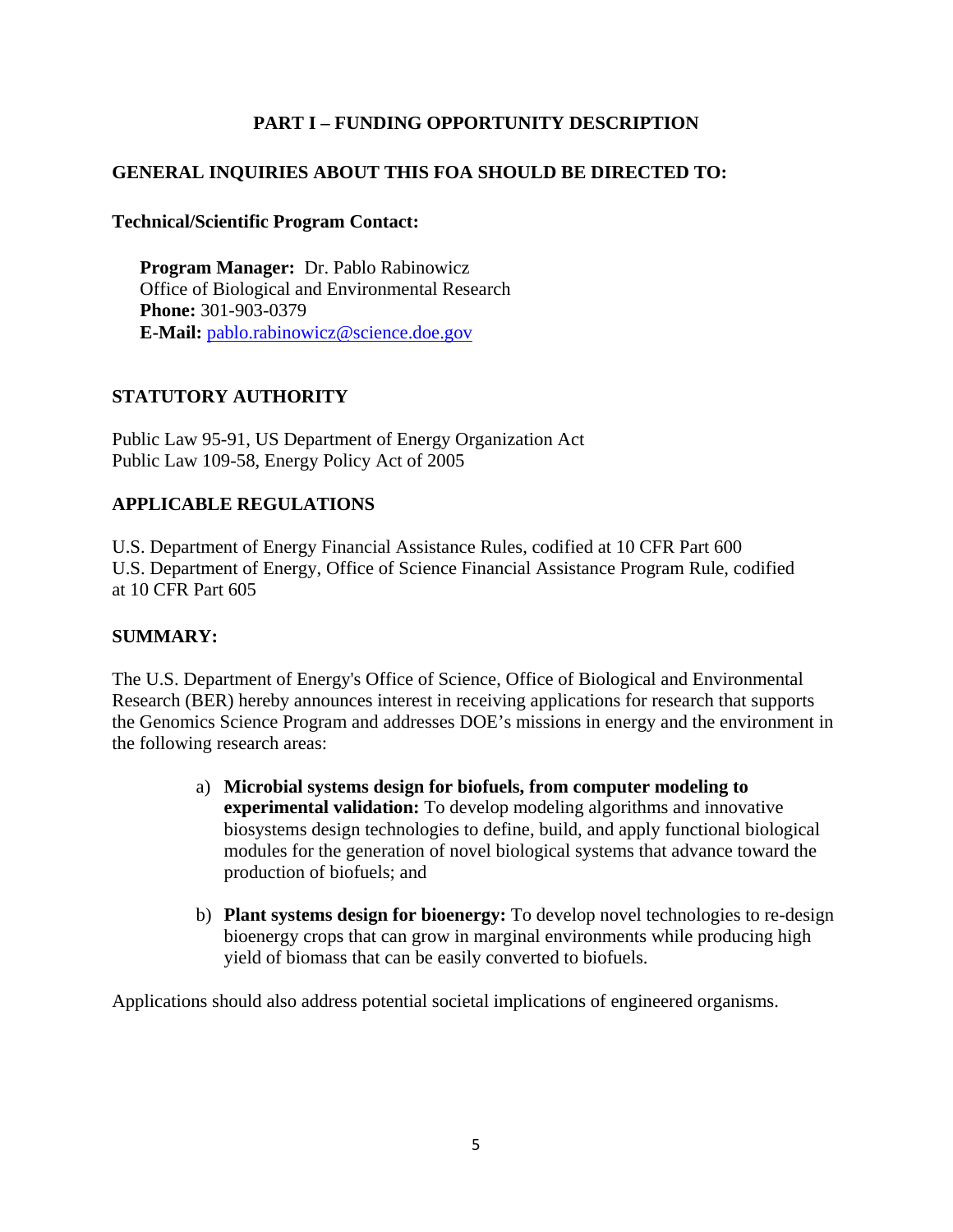#### **SUPPLEMENTARY INFORMATION:**

The BER Genomic Science Program supports basic, multidisciplinary research aimed at achieving a systems-level understanding of plants, microbes, and microbial communities relevant to DOE missions in bioenergy, carbon management, and the environment. This research combines integrated large-scale biology (genomics, transcriptomics, proteomics, metabolomics, epigenomics, and other "omics" approaches) with computational biology and system-scale modeling of gene, metabolic, and regulatory network to comprehensively understand, predict, and modify biological systems. Knowledge of the design principles that govern biology from the molecular to the community level will allow us to predict the behavior of biological systems under changing conditions. Moreover, in order to be able to tailor their behavior for defined purposes it will be necessary to re-engineer those biological systems or design new ones. Novel biosystems design tools and technologies will in turn help us better understand natural systems and their response to natural or man-made environmental inputs.

Technologies developed in recent years have taken engineering of living systems, particularly bacteria, to a new level but there is still a long way to go toward achieving a comprehensive predictive understanding of biological systems to enable re-design of novel organisms. Technological breakthroughs are still needed to allow the facile production of those newly designed molecular and cellular systems, and biological design approaches for higher organisms and microbial consortia pose additional challenges, such as higher genetic and structural complexity, multicellularity, and cell-cell communication.

In order to advance toward providing the scientific foundation for a bio-economy in which new biological systems can be designed to address DOE missions, it is necessary to identify and articulate fundamental biological principles that govern biology. Such knowledge and the development of new molecular toolkits and testbeds for the design and construction of improved biological components or new biohybrid systems and processes can be used for the functional characterization of biological systems and synthetic biology re-design. It is also necessary to develop computer-aided design of biological systems leveraging other activities in the computational biosciences to predict, design, construct, and test multi-scale natural and hybrid biological systems that will lead to new clean energy solutions. The toolkits will include the newly developed genetic transformation approaches for natural and re-engineered plant and microbial systems, as well as technologies to facilitate design engineering of multi-component biological functional modules and to manipulate genetic regulatory systems. The testbeds will allow for prototyping and functional validation of natural and engineered biological modules. Integrated interdisciplinary applications are solicited for highly innovative, fundamental genomics and systems biology research and technology development for biosystems design that addresses DOE missions. Applications should respond to all objectives in either one of the following research areas: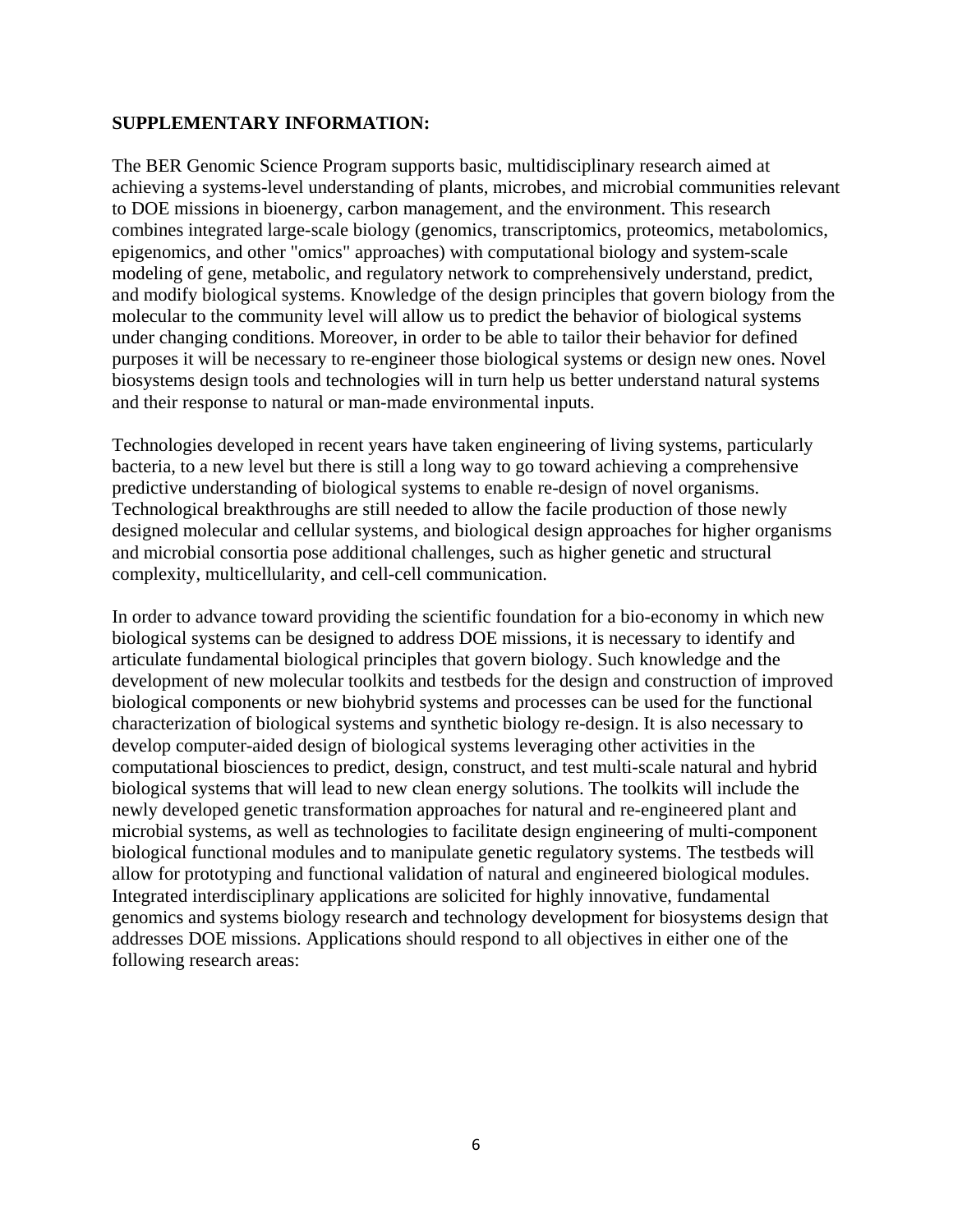## **a) Microbial systems design for biofuels, from computer modeling to experimental validation**

In recent years, important progress has been made toward engineering a number of phototrophic and fermentative microorganisms for the production of biofuels, as well as toward computational modeling of microbial metabolism and gene regulation networks. BER is seeking interdisciplinary applications to design new microbial systems from the development of a computer model to the generation of an experimentally validated redesigned living organism through iterative network and functional measurements and model testing. Proposed work must address, but is not limited to, the following objectives:

- Application of integrated "omics" approaches for measuring networks and functions and computational modeling aimed at designing flexible and tunable phototrophic or fermentative microbial systems for the production of advanced biofuels from light, biomass, or other energy sources.
- Development of novel genome-scale engineering or other technologies (e.g. directed evolution, orthogonal genomics, etc.) to create new biological functions relevant to bioenergy production.
- Applying the above models and technologies to build innovative, exchangeable biological modules and/or organisms for engineering and experimentally testing and validating re-designed microbial systems.

## **b) Plant systems design for bioenergy**

The sustainable production of biofuels from plant biomass is a high priority for BER. A possible path to achieve that goal is to re-design plants for efficient extraction of cellulosic sugars and their subsequent conversion to advanced biofuels. Such energy crops should be engineered in a way that allows them to grow in marginal lands and changing climate conditions. The inherent complexity of plants poses major scientific and technological barriers that must be overcome in order to advance toward attaining comprehensive understanding of their genetic and metabolic networks. BER is seeking interdisciplinary applications to develop new technologies to facilitate the design and manipulation of plant systems in order to harness the potential of re-designed plants to produce next-generation biofuels. Activities in this area should include but are not limited to the following objectives:

- Applying integrative, systems-scale biology approaches to identify regulatory and metabolic modules that can be used to advance toward re-designing plants for increased photosynthesis capacity and biomass accumulation, as well as improved and sustainable nutrient and water utilization.
- Developing of new technologies for large-scale genome engineering of potential biomass feedstock plants as well as innovative techniques for the introduction of biological modules in plants to confer new or improved functions to bioenergy crops.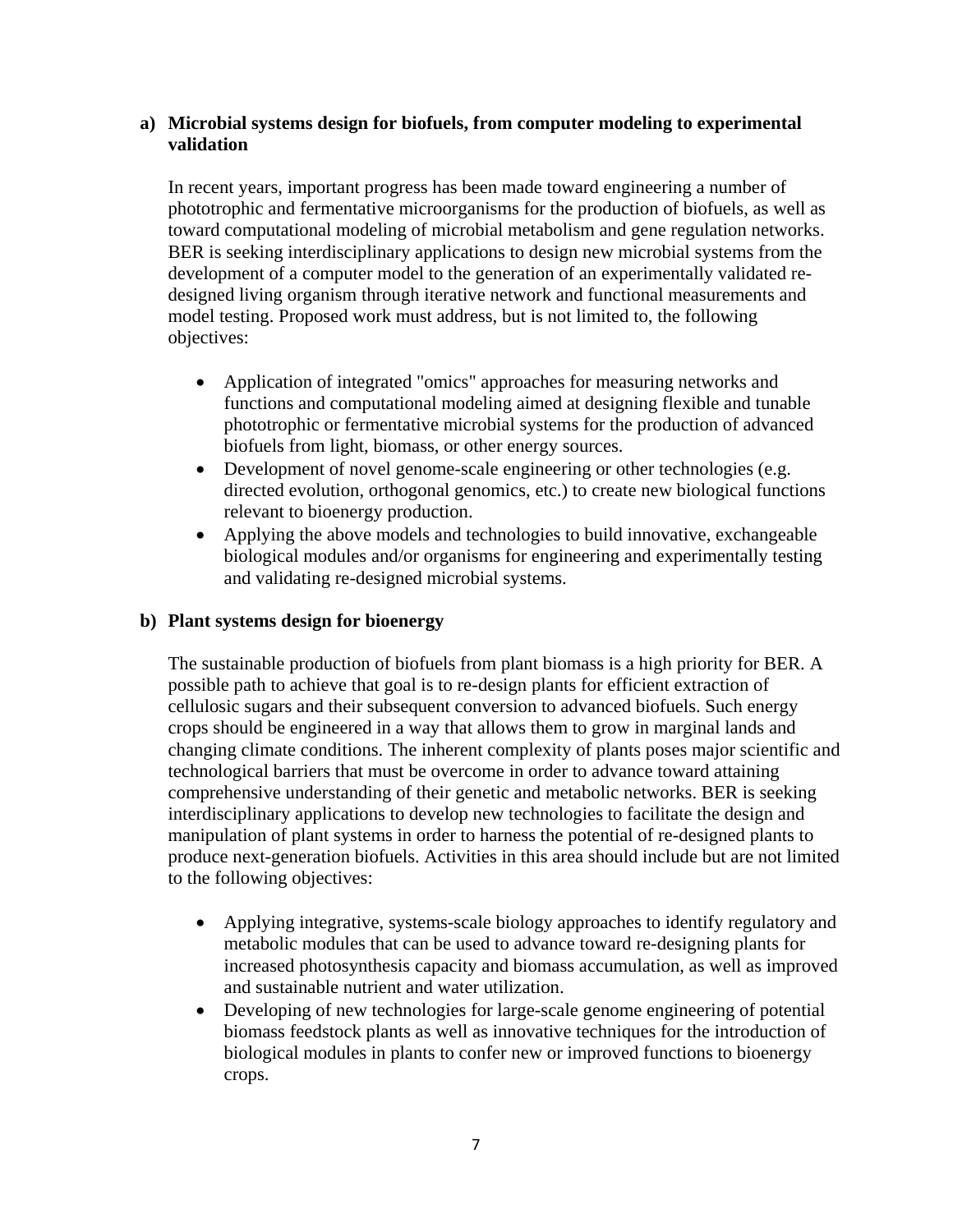#### **Applications that propose incremental advances in existing technologies or knowledge will not be invited to submit a full application.**

Applications should address biocontainment challenges, unexpected outcomes, and potential societal implications of engineered organisms, and can include a component that would develop methodologies for assessing and mitigating risks. This ethical, legal, and societal implications (ELSI) activity can be up to 5% of the budget (direct costs).

Proposed research is intended to fill critical knowledge gaps, including the exploration of some high-risk approaches. BER also encourages the submission of innovative "high-risk" applications with potential for future high impact on genomic science research. The probability of success and the risk-reward balance will be considered when making funding decisions.

Please note that the following areas are **NOT** within the scope of this FOA: municipal solid waste, microbial fuel cells, waste water treatment, biomimetic hydrogen production, phytoremediation, microbial bioremediation, and mechanistically oriented studies of enzymology, or applications in which the primary focus is whole genome or metagenome sequencing.

Further information on BER's vision for biosystems design research can be found in the BER Biosystems Design Workshop Report (http://genomicscience.energy.gov/biosystemsdesign/). Access to all bioinformatics tools developed as part of these projects must be coordinated with BER's Systems Biology Knowledgebase (http://kbase.science.energy.gov/).

## **ADDITIONAL REQUIREMENTS:**

## **Annual Meeting**

If a project is funded, beginning in the first year of funding, one or more project participants will be required to attend an annual investigator meeting, generally held in the Washington DC area. Reasonable travel expenses may be included as part of the project budget.

## **Project Management Plan**

The proposers must identify a management structure that enables an effective collaboration between the scientists involved in the proposed work. The management structure must be sufficiently flexible to adapt quickly to changing technical challenges and scientific needs. **Proposers responding to this FOA will provide a one page management plan to identify the roles and responsibilities of the key leadership personnel involved in the research. See PART IV – APPLICATION AND SUBMISSION INFORMATION, Appendix 6: Other Attachment** for instructions on attaching this information.

## **Collaborative Project Budget Summary**

In simple tabular form, provide a high-level summary of the proposed annual budget for the project for each collaborating institution, including the lead institution. Budget information should be presented as both annual funding and the cumulative funding over the total award period. **See PART IV – APPLICATION AND SUBMISSION INFORMATION, Appendix 6: Other Attachment** for instructions on attaching this information.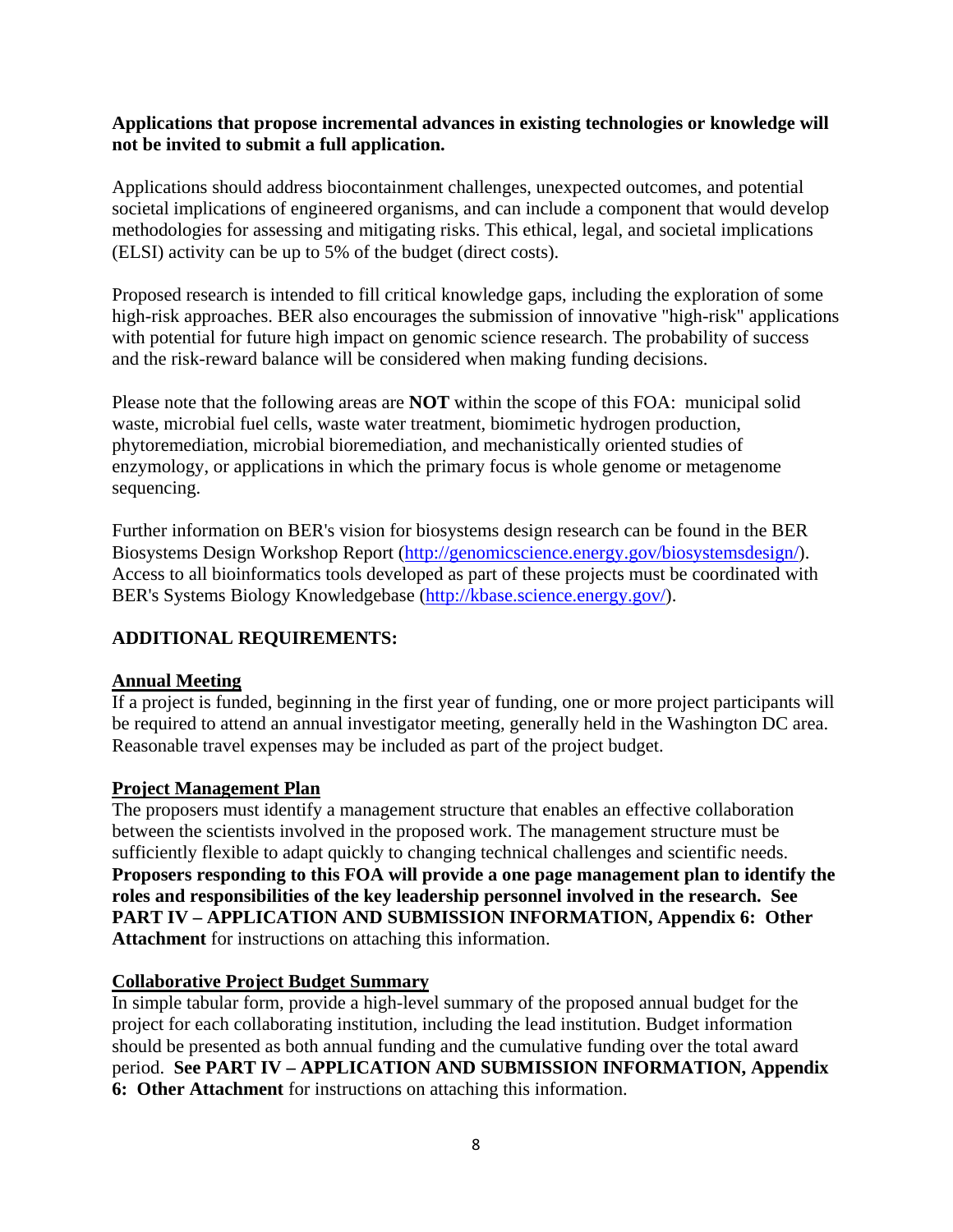## **PART II – AWARD INFORMATION**

#### **A. TYPE OF AWARD INSTRUMENT.**

DOE anticipates awarding Grants under this FOA.

## **B. ESTIMATED FUNDING.**

It is anticipated that up to \$20 million total will be available for multiple awards to be made in **FY 2012**, contingent on the availability of appropriated funds*.* The number of awards will be contingent on satisfactory peer review, the availability of appropriated funds, and the size of the awards. Multiple year funding is expected. Applications may request project support for up to five years, with out-year support contingent on the availability of funds, progress of the research, and programmatic needs. Annual budgets are expected to range from \$1,000,000 to \$5,000,000 in total costs.

DOE is under no obligation to pay for any costs associated with the preparation or submission of an application. DOE reserves the right to fund, in whole or in part, any, all, or none of the applications submitted in response to this FOA.

## **C. MAXIMUM AND MINIMUM AWARD SIZE.**

See B. Estimated Funding section above.

## **D. EXPECTED NUMBER OF AWARDS.**

See B. Estimated Funding section above.

## **E. ANTICIPATED AWARD SIZE.**

See B. Estimated Funding section above.

## **F. PERIOD OF PERFORMANCE.**

See B. Estimated Funding section above.

## **G. TYPE OF APPLICATION.**

DOE will accept new applications under this FOA.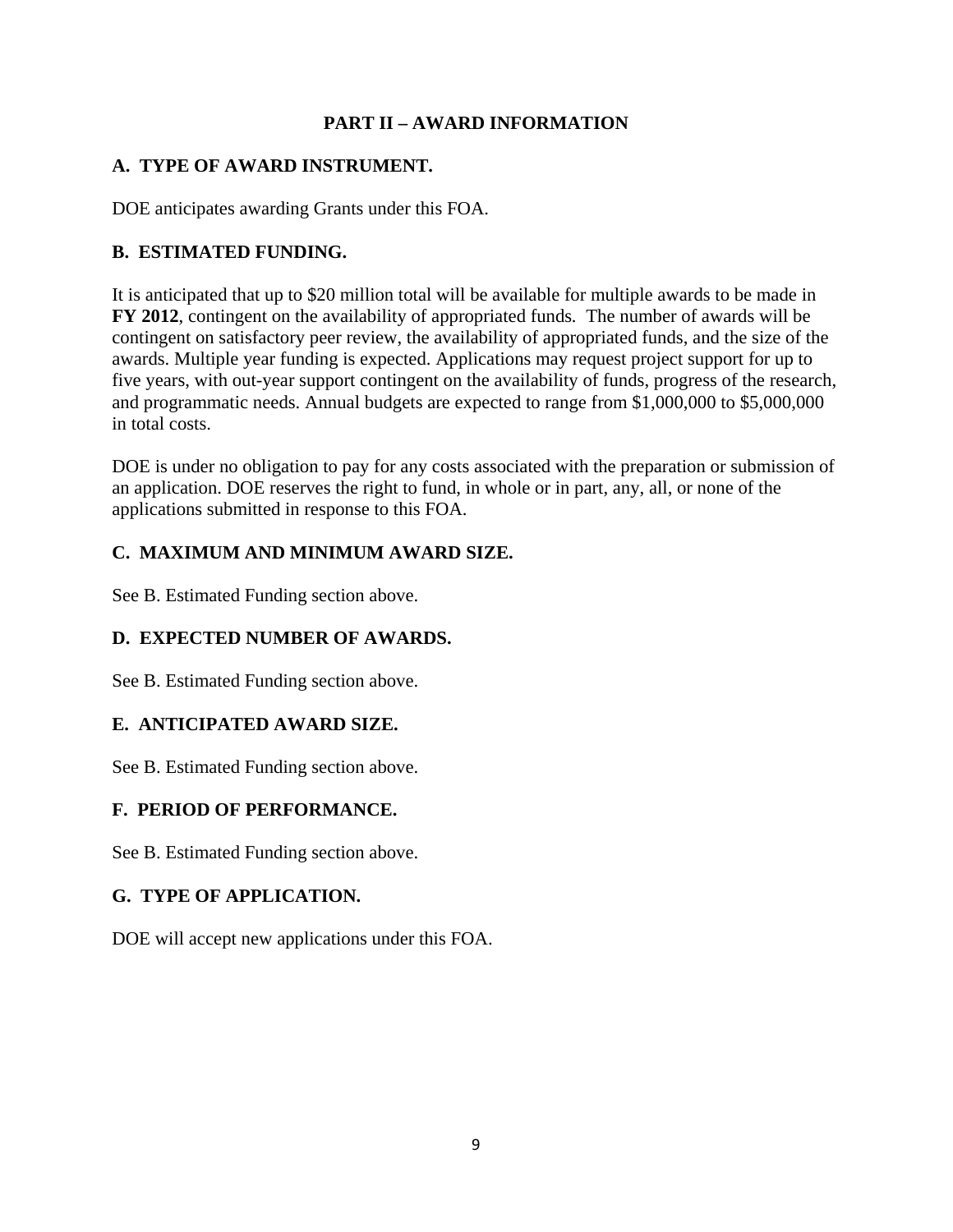## **PART III - ELIGIBILITY INFORMATION**

## **A. ELIGIBLE APPLICANTS.**

All types of entities are eligible to apply, except other Federal agencies, Federally Funded Research and Development Center (FFRDC) Contractors, and nonprofit organizations described in section 501(c)(4) of the Internal Revenue Code of 1986 that engaged in lobbying activities after December 31, 1995. Synergistic collaborations with researchers in Federal Laboratories and Federally Funded Research and Development Centers (FFRDCs), including the DOE National Laboratories are permitted. Collaborations should be limited to filling critical voids in expertise and can represent no more than 50 percent of the total budget.

## **B. COST SHARING.**

Cost sharing is not required.

## **C. OTHER ELIGIBILITY REQUIREMENTS.**

N/A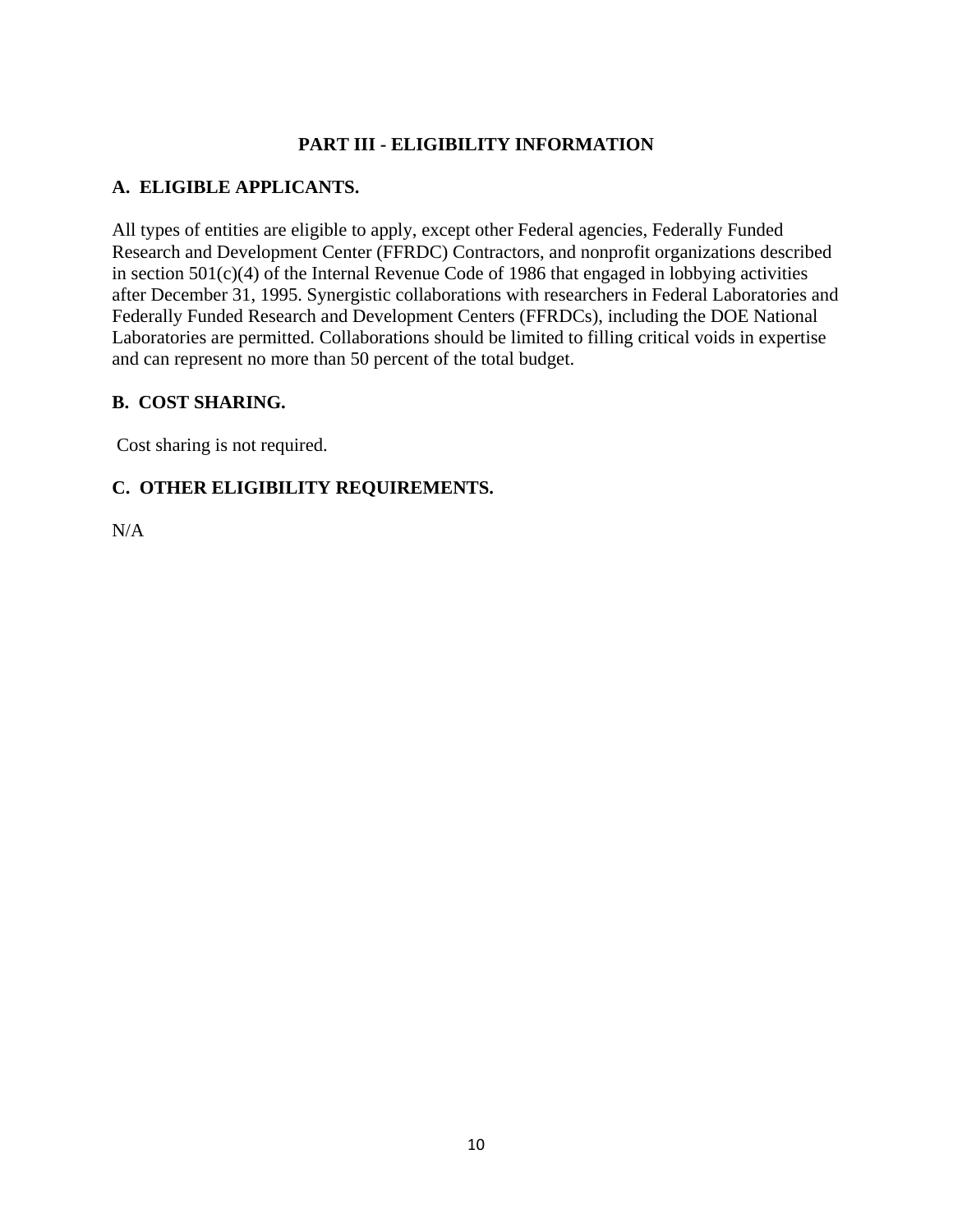#### **PART IV – APPLICATION AND SUBMISSION INFORMATION**

#### **A. ADDRESS TO REQUEST APPLICATION PACKAGE.**

Application forms and instructions are available at Grants.gov. To access these materials, go to http://www.grants.gov, select "**Apply for Grants**", and then select "**Download a Grant Application Package**". Enter the CFDA and/or the funding opportunity number located on the cover of this FOA and then follow the prompts to download the application package.

#### **B. LETTER OF INTENT AND PRE-APPLICATION.**

#### **1. Letter of Intent.**

N/A

#### **2. Pre-Application.**

Potential applicants are required to submit a brief pre-application, referencing Funding Opportunity Announcement (FOA) **DE-FOA-0000640** for receipt by DOE by **5:00 p.m., Eastern Time, February 13, 2012**. **There are only two criteria for evaluation of preapplications: relevance to the FOA topic(s) and eligibility of the potential applicant to submit in response to the FOA**. The response to the lead scientist submitting a preapplication will clearly state that a full application is "encouraged" or "discouraged", and if discouraged will state whether this is because of lack of relevance or because of ineligibility to submit. Communications will only be with the principal investigator named on the preapplication and not with collaborating scientists who are associated with it. A response to the pre-applications encouraging will be communicated to the applicants by **February 24, 2012**. Applicants who have not received a response regarding the status of their pre-application by this date are responsible for contacting the program to confirm their status. Only those preapplicants that receive notification from DOE encouraging a formal application may submit full applications. **No other formal applications will be considered.** 

The pre-application must consist of a cover sheet plus no more than **three** pages of narrative which: **(1) identifies the FOA research area (a or b) that the pre-application addresses, (2) states the research objectives of the project, (3) describes the technical approach(es), and (4) identifies the proposed team members and their expertise and role in the project.** The intent in requesting a pre-application is to save time and effort of applicants in preparing and submitting a formal project application that may be inappropriate for the FOA. Pre-applications will be reviewed relative to the scope and research needs as outlined in the summary paragraph and in the SUPPLEMENTARY INFORMATION. The pre-application should identify on the cover sheet the title of the project, the institution or organization, name of the principal investigator, telephone number, fax number, and e-mail address. No budget information or biographical data need be included, nor is an institutional endorsement necessary.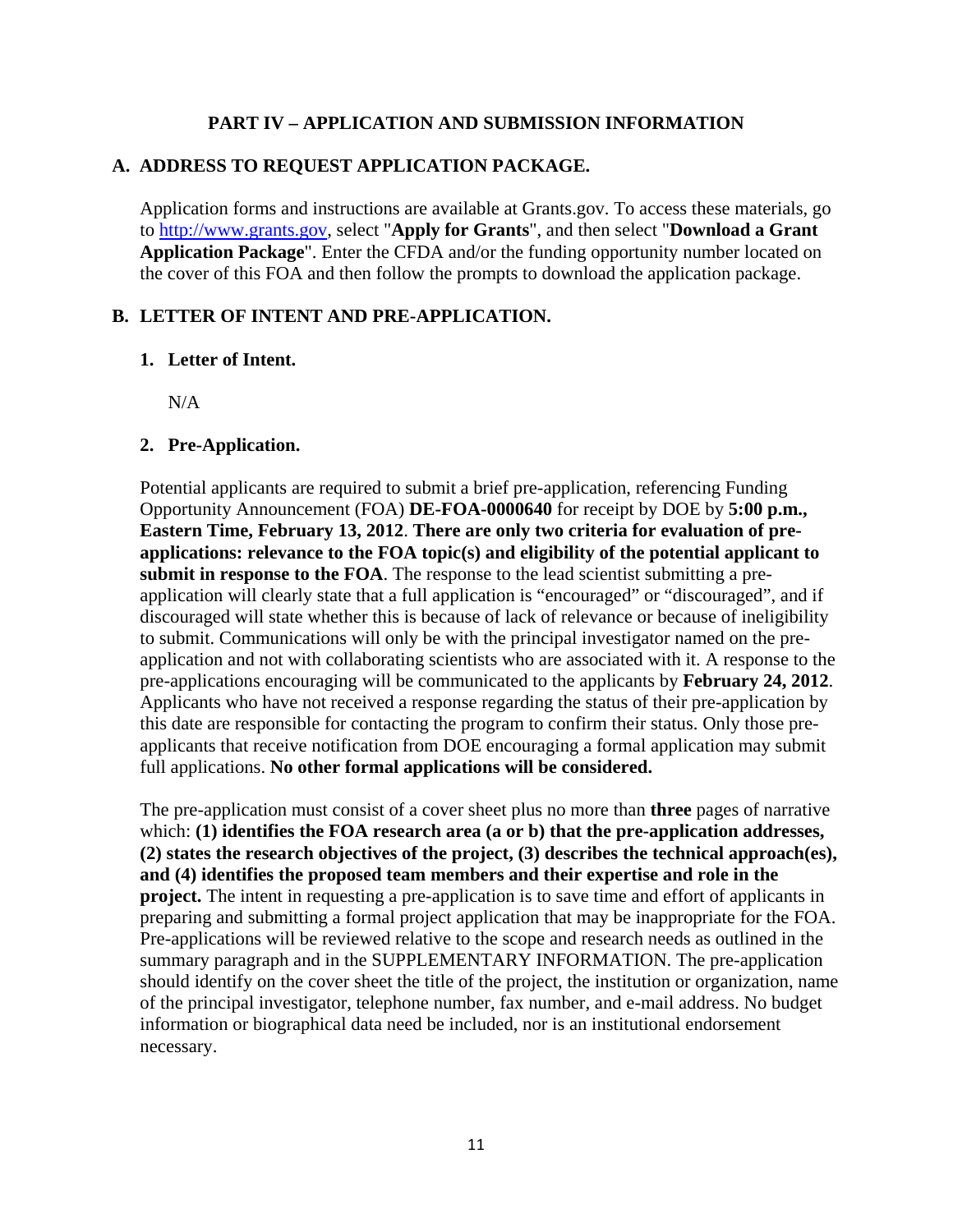Pre-applications referencing **DE-FOA-0000640** should be sent as a text file or single PDF file attachment via e-mail to: genomic.science@science.doe.gov with "Pre-application DE-**FOA-0000640 Last name and Institution"** as the subject. **No FAX or mail submission of pre-applications will be accepted.** 

## **C. CONTENT AND FORM OF APPLICATION – SF 424 (R&R).**

You must complete the mandatory forms and any applicable optional forms (e.g., SF-LLL-Disclosure of Lobbying Activities) in accordance with the instructions on the forms and the additional instructions below**. Files that are attached to the forms must be in Adobe Portable Document Format (PDF) unless otherwise specified in this FOA.**

## **1. SF 424 (R&R).**

Complete this form first to populate data in other forms. Complete all the required fields in accordance with the pop-up instructions on the form. The list of certifications and assurances referenced in Field 17 can be found on the DOE Financial Assistance Forms Page at http://energy.gov/management/office-management/operational-management/financialassistance/financial-assistance-forms, under Certifications and Assurances.

## **2. RESEARCH AND RELATED Other Project Information.**

Complete questions 1 through 6 and attach files. The files must comply with the following instructions:

## **Project Summary/Abstract (Field 7 on the Form).**

The project summary/abstract must contain a summary of the proposed activity suitable for dissemination to the public. It should be a self-contained document that identifies the name of the applicant, the project director/principal investigator(s), the project title, the objectives of the project, a description of the project, including methods to be employed, the potential impact of the project (i.e., benefits, outcomes), and major participants (for collaborative projects). This document must not include any proprietary or sensitive business information as the Department may make it available to the public. The project summary must not exceed one page when printed using standard 8.5" by 11" paper with 1" margins (top, bottom, left and right) with font not smaller than 11 point. To attach a Project Summary/Abstract, click "Add Attachment."

## **Project Narrative (Field 8 on the Form).**

The Project Narrative comprises the research plan for the project and is limited, including text, figures and tables, to **20 pages maximum** (8.5" by 11" paper of single-spaced, standard 11 point type with 1" margins). It should contain enough background material in the Introduction, including review of the relevant literature, to demonstrate sufficient knowledge of the state of the science. The project narrative must also include a **Project Objectives**  section, which should provide a clear, concise statement of the specific objectives/aims of the proposed project. The major part of the narrative should be devoted to a description and justification of the proposed project, including details of the methods to be used. It should also include a timeline for the major activities of the proposed project, and should indicate which project personnel will be responsible for which activities. The narrative **must** include a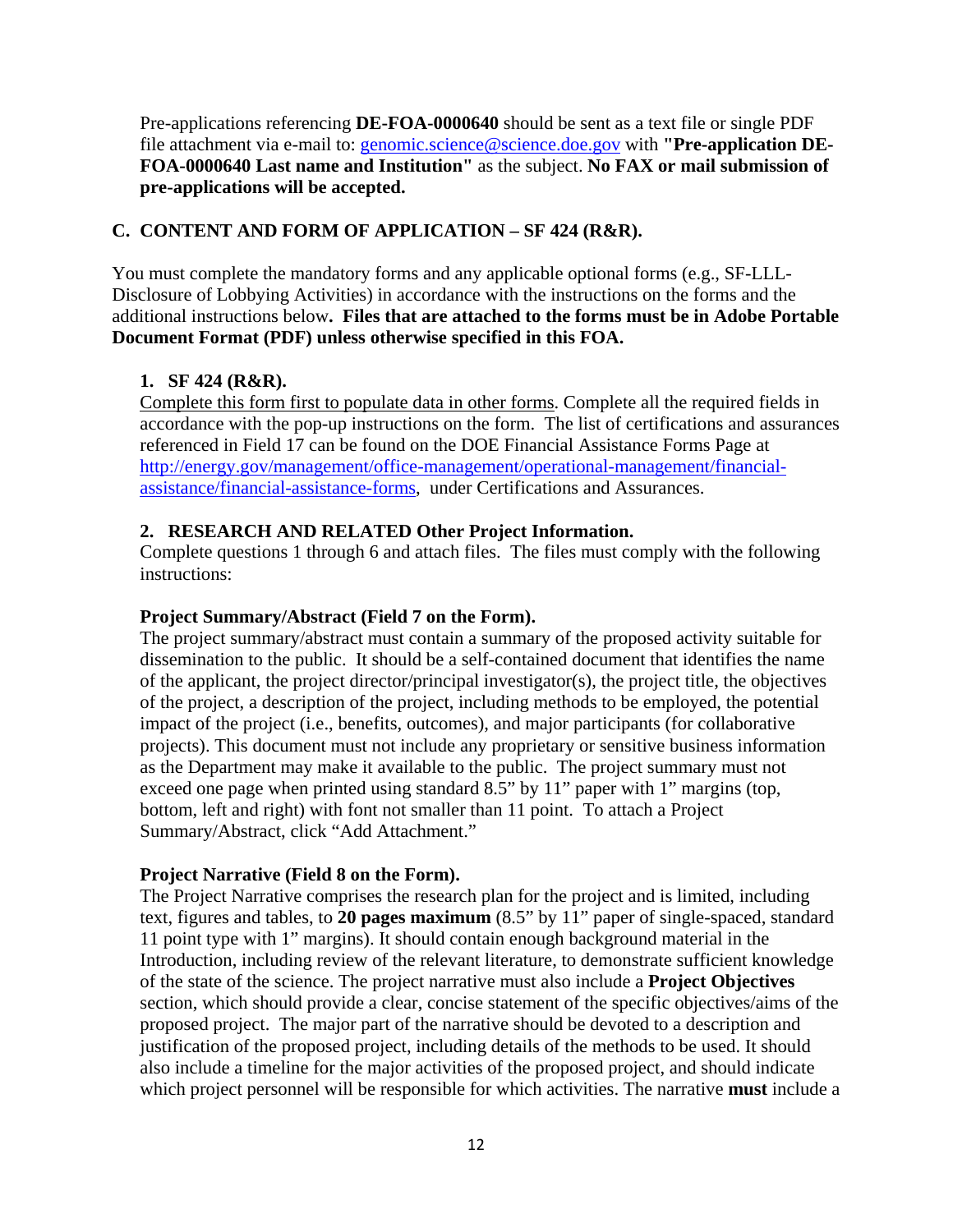data sharing plan complying with Genomic Science Program data release policy, available at http://genomicscience.energy.gov/datasharing/index.shtml.

## **Data and Information Sharing Policy**

The Genomic Science information-sharing policy requires that all publication related information and materials be made available 3 month after publication. All Principal Investigators (PIs) within the Genomic Sciences program will be required to construct and implement an Information and Data-Sharing Plan that ensures this accessibility as a component of their funded projects. As an element of an Information and Data Sharing Plan, BER will require that all publishable information resulting from DOE funded research must conform to community recognized standard formats when they exist, be clearly attributable, and be deposited within a community recognized public database(s) appropriate for the research conducted. All experimental data obtained as a result of DOE funded research must be kept in an archive maintained by the Principal Investigator (PI) for the duration of the funded project. Any publications resulting from the use of shared experimental data must accurately acknowledge the original source or provider of the attributable data.

Information on the research projects currently funded by the Genomic Science program and a description of project goals and overall program organization and the data sharing policy can be found at: http://genomicscience.energy.gov/

The Project Narrative should begin with a **cover page** that includes the project title **and** the lead Principal Investigator's name and complete contact information. The cover page WILL NOT count in the project narrative page limitation.

The **cover page** of your narrative must include the following information:

**Project Title: Applicant/Institution: Street Address/City/State/Zip: Principal Investigator (PI): PI Postal Address: PI Telephone Number: PI Email: Funding Opportunity Announcement Number: DE-FOA-0000640 DOE/Office of Science Program Office:** Office of Biological & Environmental Research **DOE/Office of Science Program Manager Contact:** Dr. Pablo Rabinowicz

**Is this a Collaboration?** If yes, please list ALL Collaborating Institutions/PIs and indicate which ones will also be submitting applications. Also indicate the PI who will be the point of contact and coordinator for the combined research activity.

Note that collaborating applications must be submitted separately. These collaborative applications should all have the same title as the lead application. Each collaborating institution submitting an application must use the same title in Block 11 of the SF 424 (R&R) form. The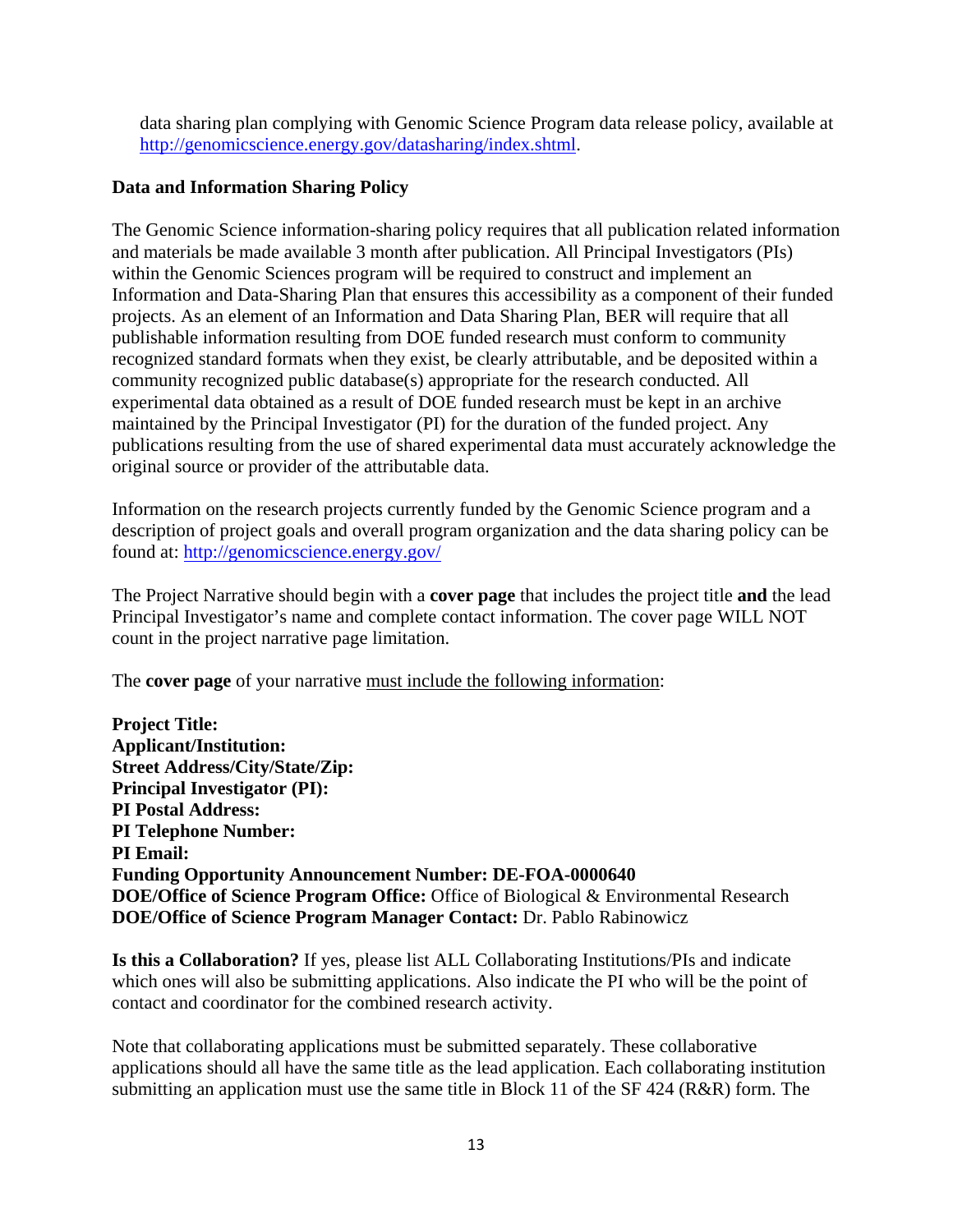narrative of these applications needs to be the same and should include a summary of the main contributions from each of the collaborating institutions. However, the respective applications must have their own budget and budget justification.

The project narrative must include:

## **Project Objectives:**

This section should provide a clear, concise statement of the specific objectives/aims of the proposed project.

#### **Appendix 1: Biographical Sketch.**

Provide a biographical sketch for the project director/principal investigator (PD/PI) and each senior/key person listed in Section A on the R&R Budget form. **Provide the Biographical Sketch information as an Appendix to your Project Narrative. Do not attach a separate file. The Biographical Sketch Appendix will not count in the Project Narrative page limitation.** 

The biographical information (curriculum vitae) for each person must not exceed two pages when printed on 8.5" by 11" paper with 1" margins (top, bottom, left, and right) with font not smaller than 11 point and must include:

*Education and Training*. Undergraduate, graduate and postdoctoral training, provide institution, major/area, degree and year.

*Research and Professional Experience*: Beginning with the current position list, in chronological order, professional/academic positions with a brief description.

*Publications*. Provide a list of up to 10 publications most closely related to the proposed project. For each publication, identify the names of all authors (in the same sequence in which they appear in the publication), the article title, book or journal title, volume number, page numbers, year of publication, and website address if available electronically. Patents, copyrights and software systems developed may be provided in addition to or substituted for publications.

*Synergistic Activities*. List no more than 5 professional and scholarly activities related to the effort proposed.

*Identification of Potential Conflicts of Interest or Bias in Selection of Reviewers.* Provide the following information in this section:

Collaborators and Co-editors: List in alphabetical order all persons, including their current organizational affiliation, who are, or who have been, collaborators or co-authors with you on a research project, book or book article, report, abstract, or paper during the 48 months preceding the submission of this application. For publications or collaborations with more than 10 authors or participants, only list those individuals in the core group with whom the Principal Investigator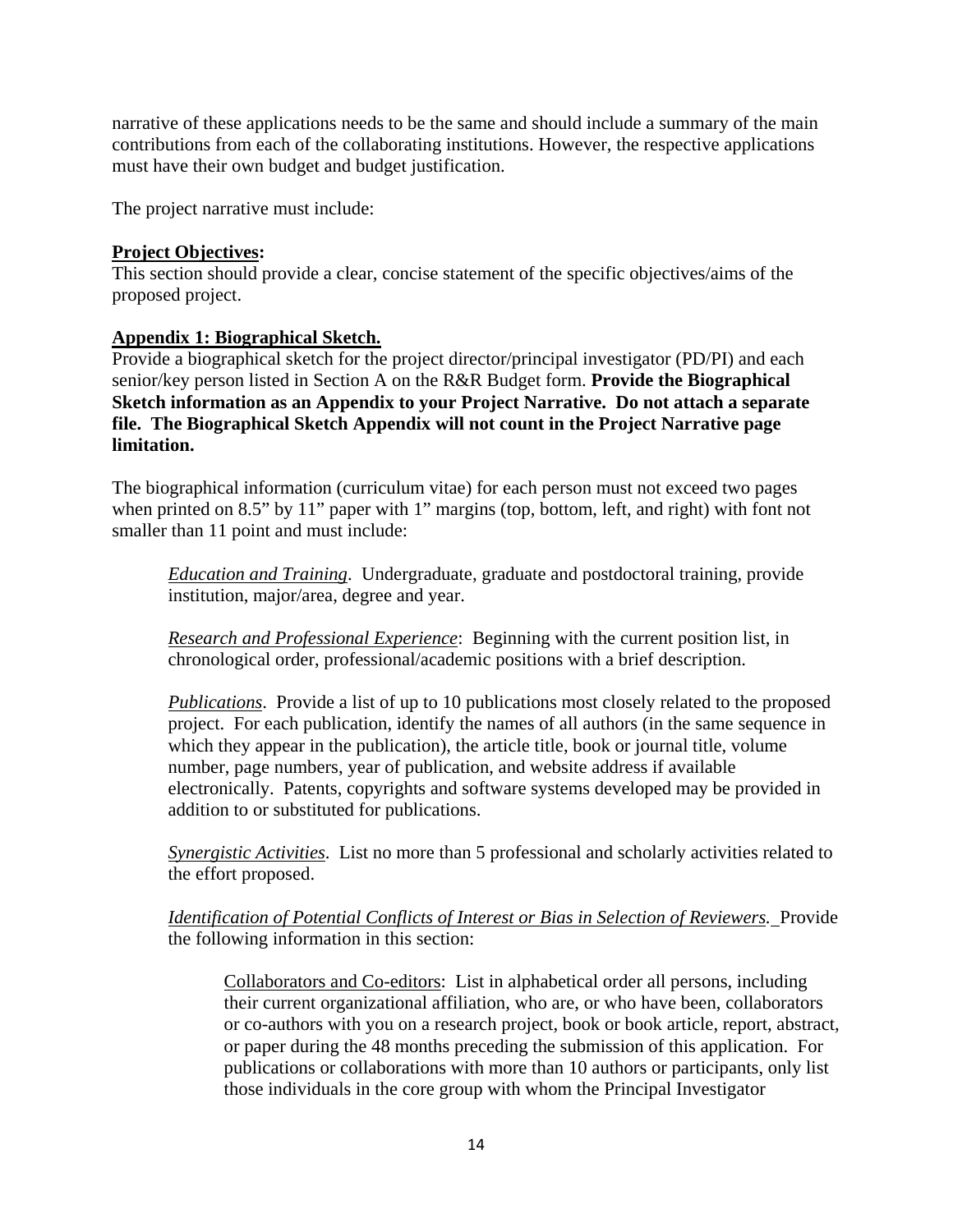interacted on a regular basis while the research was being done. Also, list any individuals who are currently, or have been, co-editors with you on a special issue of a journal, compendium, or conference proceedings during the 24 months preceding the submission of this application. If there are no collaborators or coeditors to report, state "None."

Graduate and Postdoctoral Advisors and Advisees: List the names and current organizational affiliations of your graduate advisor(s) and principal postdoctoral sponsor(s) during the last 5 years. Also, list the names and current organizational affiliations of your graduate students and postdoctoral associates during the past 5 years.

#### **Appendix 2: Current and Pending Support.**

Provide a list of all current and pending support (both Federal and non-Federal) for the Project Director/Principal Investigator(s) (PD/PI) and senior/key persons, including subawardees, for ongoing projects and pending applications. For each organization providing support, show the total award amount for the entire award period (including indirect costs) and the number of person-months per year to be devoted to the project by the senior/key person. **Provide the Current and Pending Support as an Appendix to your Project Narrative. Do not attach a separate file. The Current and Pending Support Appendix will not count in the Project Narrative page limitation.** Concurrent submission of an application to other organizations for simultaneous consideration will not prejudice its review.

#### **Appendix 3: Bibliography and References Cited.**

Provide a bibliography of any references cited in the Project Narrative. Each reference must include the names of all authors (in the same sequence in which they appear in the publication), the article and journal title, book title, volume number, page numbers, and year of publication. Include only bibliographic citations. Applicants should be especially careful to follow scholarly practices in providing citations for source materials relied upon when preparing any section of the application. **Provide the Bibliography and References Cited information as an Appendix to your Project Narrative. Do not attach a separate file. This Appendix will not count in the Project Narrative page limitation.** 

#### **Appendix 4: Facilities and Other Resources.**

This information is used to assess the capability of the organizational resources, including subawardee resources, available to perform the effort proposed. Identify the facilities to be used (Laboratory, Animal, Computer, Office, Clinical and Other). If appropriate, indicate their capacities, pertinent capabilities, relative proximity, and extent of availability to the project. Describe only those resources that are directly applicable to the proposed work. Describe other resources available to the project (e.g., machine shop, electronic shop) and the extent to which they would be available to the project. **Provide the Facilities and Other Resources information as an Appendix to your Project Narrative. Do not attach a separate file. The Facilities and Other Resources Appendix will not count in the Project Narrative page limitation.**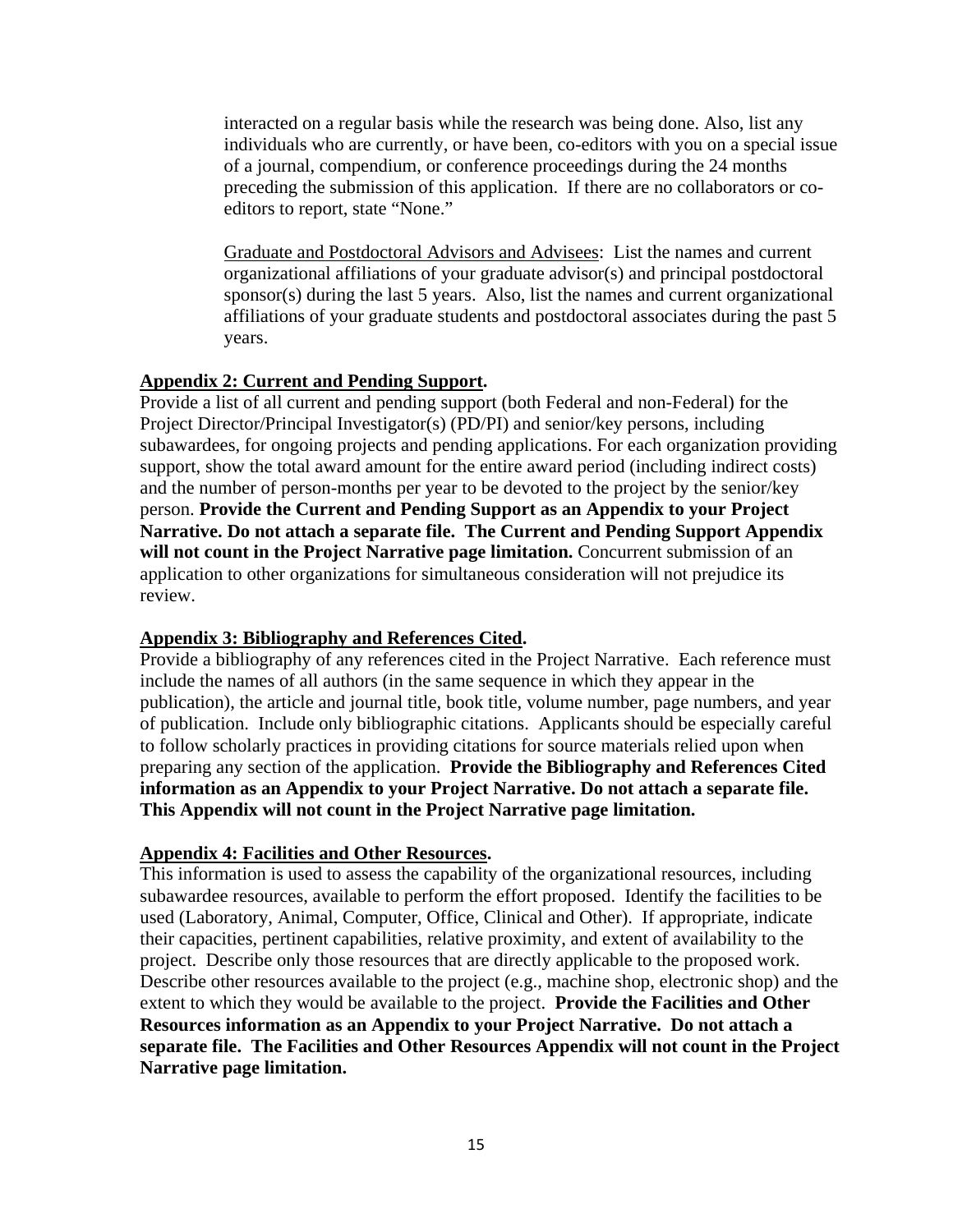#### **Appendix 5: Equipment.**

List major items of equipment already available for this project and, if appropriate identify location and pertinent capabilities. **Provide the Equipment information as an Appendix to your Project Narrative. Do not attach a separate file. The Equipment Appendix will not count in the Project Narrative page limitation.** 

#### **Appendix 6: Other Attachment.**

If you need to elaborate on your responses to questions 1-6 on the "Other Project Information" document, **please provide the Other Attachment information as an Appendix to your Project Narrative. Do not attach a separate file. The Other Attachment Appendix will not count in the Project Narrative page limitation.** 

**Do not attach any of the requested Appendices described above as files for fields 9, 10, 11, and 12. Instead follow the above instructions to include the information as Appendices to the Project Narrative file (these Appendices will not count in the Project Narrative page limitation).** 

#### **3. RESEARCH AND RELATED BUDGET.**

Complete the Research and Related Budget form in accordance with the instructions on the form and the following instructions. You must complete a separate budget for each year of support requested. The form will generate a cumulative budget for the total project period. You must complete all the mandatory information on the form before the NEXT PERIOD button is activated. You may request funds under any of the categories listed as long as the item and amount are necessary to perform the proposed work, meet all the criteria for allowability under the applicable Federal cost principles, and are not prohibited by the funding restrictions in this FOA (See PART IV, G).

#### **Budget Justification (Field K on the form).**

Provide the required supporting information for the following costs: equipment; domestic and foreign travel; participant/trainees; material and supplies; publication; consultant services; ADP/computer services; subaward/consortium/contractual; equipment or facility rental/user fees; alterations and renovations; and indirect cost type. Provide any other information you wish to submit to justify your budget request. **Attach a single budget justification file for the entire project period in Field K.** The file automatically carries over to each budget year.

#### **4. R&R SUBAWARD BUDGET ATTACHMENT(S) FORM.**

**Budgets for Subawardees, other than DOE FFRDC Contractors.** You must provide a separate cumulative R&R budget for each subawardee that is expected to perform work estimated to be more than \$100,000 or 50 percent of the total work effort (whichever is less). If you are selected for award, you must submit a multi-year budget for each of these subawardees. Download the R&R Budget Attachment from the R&R SUBAWARD BUDGET ATTACHMENT(S) FORM and e-mail it to each subawardee that is required to submit a separate budget. After the Subawardee has e-mailed its completed budget back to you, attach it to one of the blocks provided on the form. Use up to 10 letters of the subawardee's name (plus .xfd) as the file name (e.g., ucla.xfd or energyres.xfd).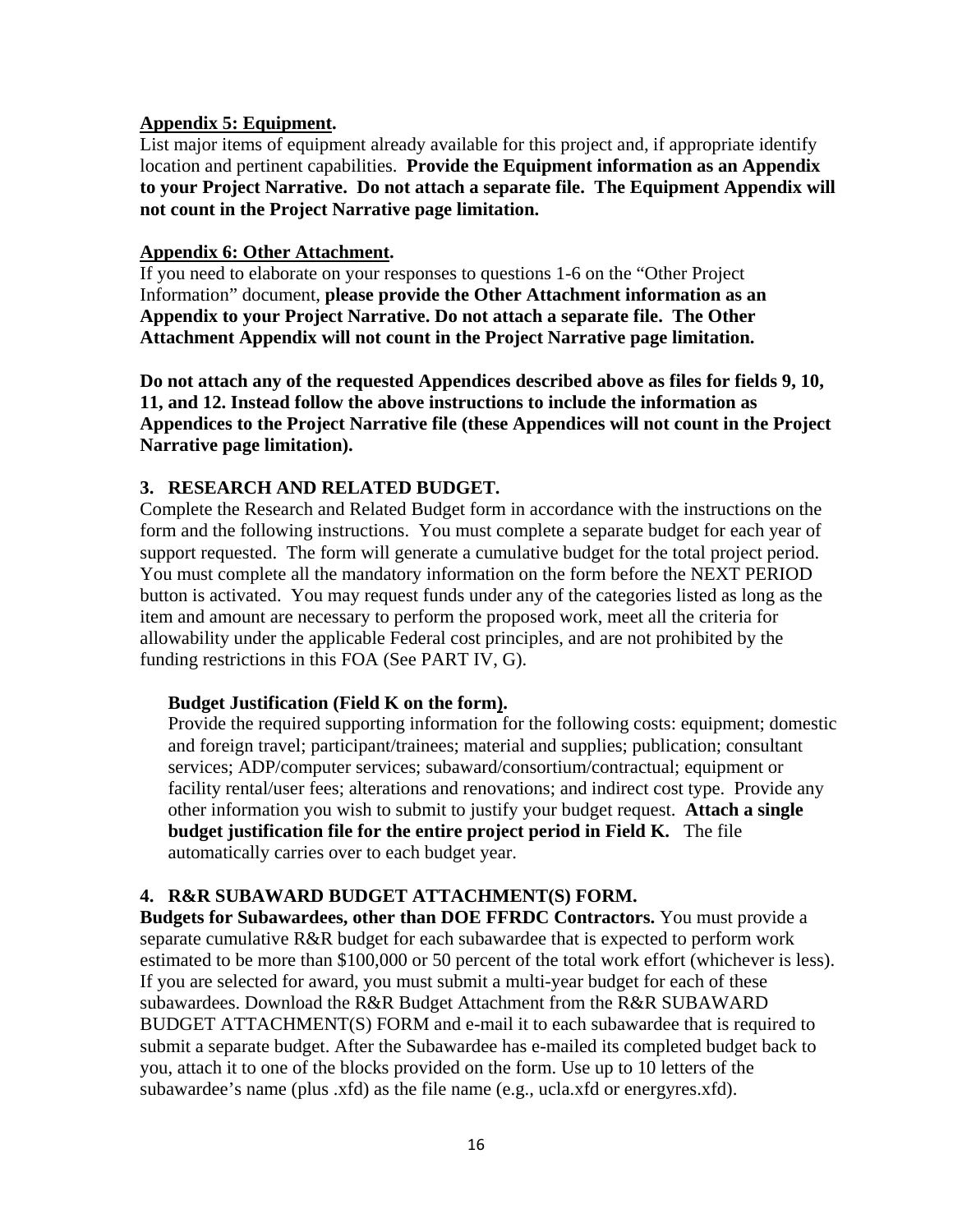## **5. PROJECT/PERFORMANCE SITE LOCATION(s).**

Indicate the primary site where the work will be performed. If a portion of the project will be performed at any other site(s), identify the site location(s) in the blocks provided.

## **Note that the Project/Performance Site Congressional District is entered in the format of the 2 digit state code followed by a dash and a 3 digit Congressional district code, for example VA-001. Hover over this field for additional instructions.**

Use the Next Site button to expand the form to add additional Project/Performance Site Locations.

## **6. SF-LLL Disclosure of Lobbying Activities.**

If applicable, complete SF- LLL. Applicability: If any funds other than Federal appropriated funds have been paid or will be paid to any person for influencing or attempting to influence an officer or employee of any agency, a Member of Congress, an officer or employee of Congress, or an employee of a Member of Congress in connection with the grant, you must complete and submit Standard Form - LLL, "Disclosure Form to Report Lobbying."

## **Summary of Required Forms/Files**

Your application must include the following documents:

| <b>Name of Document</b>                                                   | Format     | <b>Attach to</b> |
|---------------------------------------------------------------------------|------------|------------------|
| <b>SF 424 (R&amp;R)</b>                                                   | Form       | N/A              |
| <b>RESEARCH AND RELATED Other</b><br><b>Project Information</b>           | Form       | N/A              |
| Project Summary/Abstract                                                  | <b>PDF</b> | Field 7          |
| Project Narrative, including required<br>appendices                       | <b>PDF</b> | Field 8          |
| <b>RESEARCH &amp; RELATED BUDGET</b>                                      | Form       | N/A              |
| <b>Budget Justification</b>                                               | <b>PDF</b> | Field K          |
| <b>PROJECT/PERFORMANCE SITE</b><br><b>LOCATION(S)</b>                     | Form       | N/A              |
| <b>SF-LLL Disclosure of Lobbying</b><br><b>Activities</b> , if applicable | Form       | N/A              |

## **D. SUBMISSIONS FROM SUCCESSFUL APPLICANTS**.

If selected for award, DOE reserves the right to request additional or clarifying information for any reason deemed necessary, including, but not limited to:

- Indirect cost information
- Other budget information
- Name and phone number of the Designated Responsible Employee for complying with national policies prohibiting discrimination (See 10 CFR Part 1040.5)
- Representation of Limited Rights Data and Restricted Software, if applicable
- Commitment Letter from Third Parties Contributing to Cost Sharing, if applicable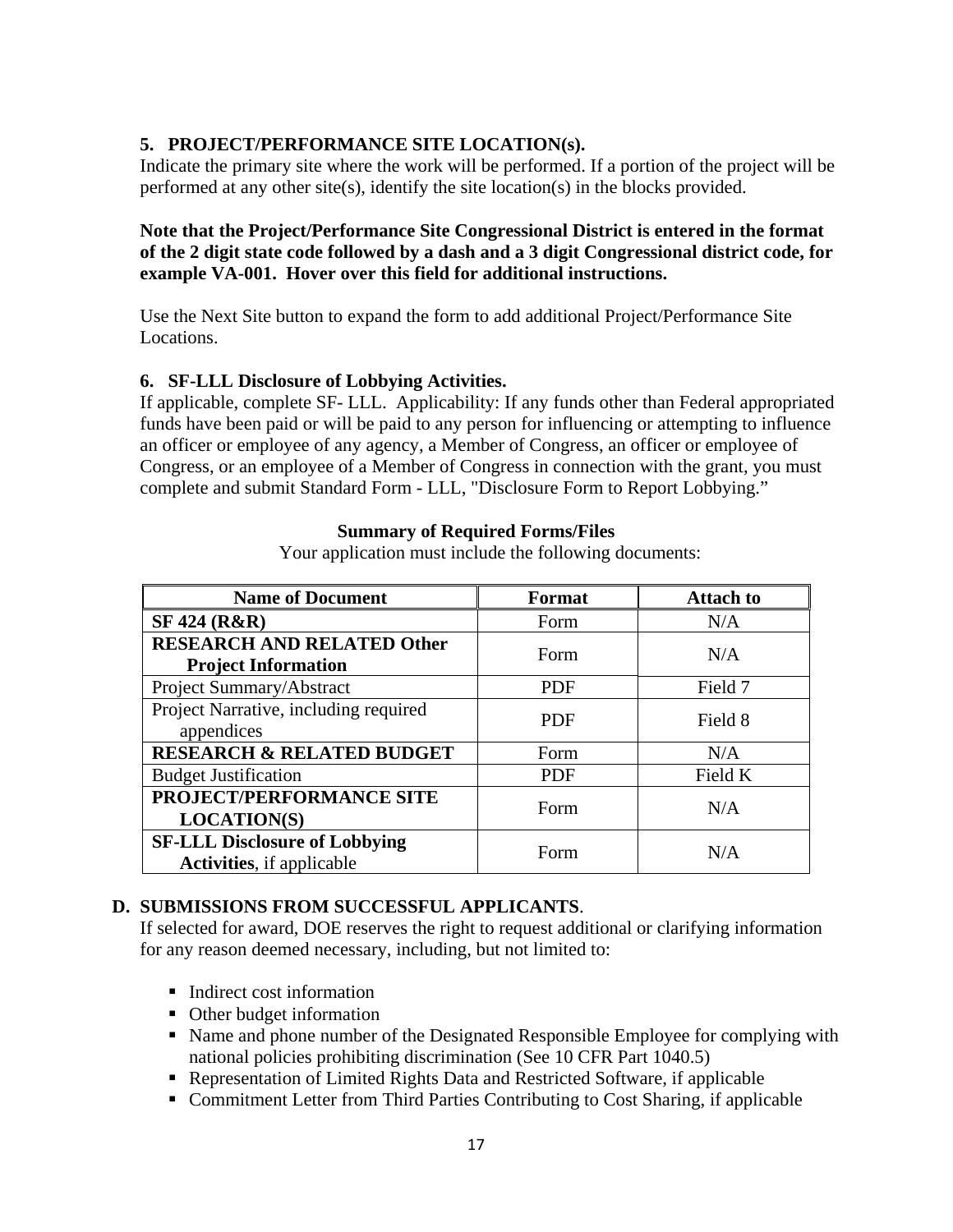#### **E. SUBMISSION DATES AND TIMES.**

#### **1. Letter of Intent.**

N/A

## **2. Pre-Application.**

Potential applicants are required to submit a brief pre-application, referencing Funding Opportunity Announcement (FOA) **DE-FOA-0000640** for receipt by DOE by **5:00 p.m., Eastern Time, February 13, 2012**. **There are only two criteria for evaluation of preapplications: relevance to the FOA topic(s) and eligibility of the potential applicant to submit in response to the FOA**. The response to the lead scientist submitting a preapplication will clearly state that a full application is "encouraged" or "discouraged", and if discouraged will state whether this is because of lack of relevance or because of ineligibility to submit. Communications will only be with the principal investigator named on the preapplication and not with collaborating scientists who are associated with it. A response to the pre-applications encouraging will be communicated to the applicants by **February 24, 2012**. Applicants who have not received a response regarding the status of their pre-application by this date are responsible for contacting the program to confirm their status. Only those preapplicants that receive notification from DOE encouraging a formal application may submit full applications. **No other formal applications will be considered.** 

The pre-application must consist of a cover sheet plus no more than **three** pages of narrative which: **(1) identifies the FOA research area (a or b) that the pre-application addresses, (2) states the research objectives of the project, (3) describes the technical approach(es), and (4) identifies the proposed team members and their expertise and role in the project.** The intent in requesting a pre-application is to save time and effort of applicants in preparing and submitting a formal project application that may be inappropriate for the FOA. Pre-applications will be reviewed relative to the scope and research needs as outlined in the summary paragraph and in the SUPPLEMENTARY INFORMATION. The pre-application should identify on the cover sheet the title of the project, the institution or organization, name of the principal investigator, telephone number, fax number, and e-mail address. No budget information or biographical data need be included, nor is an institutional endorsement necessary.

Pre-applications referencing **DE-FOA-0000640** should be sent as a text file or single PDF file attachment via e-mail to: genomic.science@science.doe.gov with **"Pre-application DE-FOA-0000640 Last name and Institution"** as the subject. **No FAX or mail submission of pre-applications will be accepted.** 

**3. Formal Applications**.

**APPLICATION DUE DATE:** April 2, 2012, 11:59 PM Eastern Time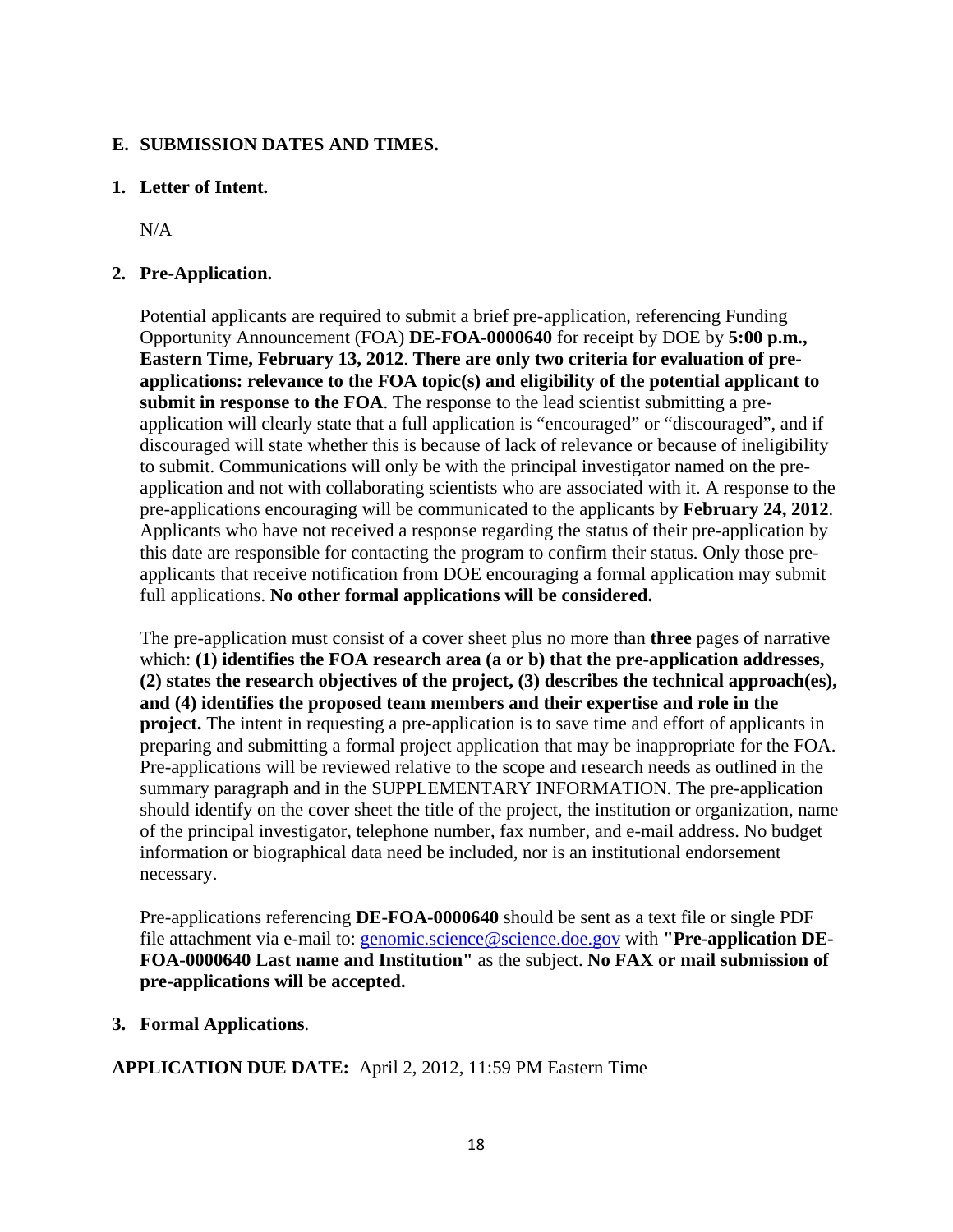Formal applications submitted in response to this FOA must be received by Monday, April 2, 2012, 11:59 PM Eastern Time, to permit timely consideration of awards in Fiscal Year 2012. **You are encouraged to submit your application well before the deadline. APPLICATIONS RECEIVED AFTER THE DEADLINE WILL NOT BE REVIEWED OR CONSIDERED FOR AWARD.** 

## **F. INTERGOVERNMENTAL REVIEW.**

This program is not subject to Executive Order 12372 Intergovernmental Review of Federal Programs.

## **G. FUNDING RESTRICTIONS.**

Cost Principles**.** Costs must be allowable in accordance with the applicable Federal cost principles referenced in 10 CFR Part 600. The cost principles for commercial organization are in FAR Part 31.

Pre-award Costs**.** Recipients may charge to an award resulting from this FOA pre-award costs that were incurred within the ninety (90) calendar-day period immediately preceding the effective date of the award, if the costs are allowable in accordance with the applicable Federal cost principles referenced in 10 CFR Part 600. Recipients must obtain the prior approval of the contracting officer for any pre-award costs that are for periods greater than this 90-day calendar period.

Pre-award costs are incurred at the applicant's risk. DOE is under no obligation to reimburse such costs if for any reason the applicant does not receive an award or if the award is made for a lesser amount than the applicant expected.

## **H. OTHER SUBMISSION AND REGISTRATION REQUIREMENTS.**

## **1. Where to Submit.**

## **APPLICATIONS MUST BE SUBMITTED THROUGH GRANTS.GOV TO BE CONSIDERED FOR AWARD.**

Submit electronic applications through the "Apply for Grants" function at www.Grants.gov. If you have problems completing the registration process or submitting your application, call Grants.gov at 1-800-518-4726 or send an email to support@grants.gov.

## **2. Registration Process.**

You must COMPLETE the one-time registration process (all steps) before you can submit your first application through Grants.gov. We recommend that you start this process at least three weeks before the application due date. It may take 21 days or more to complete the entire process. To register with Grants.gov go to "Get Registered" at http://grants.gov/applicants/get\_registered.jsp. Use the Grants.gov Organization Registration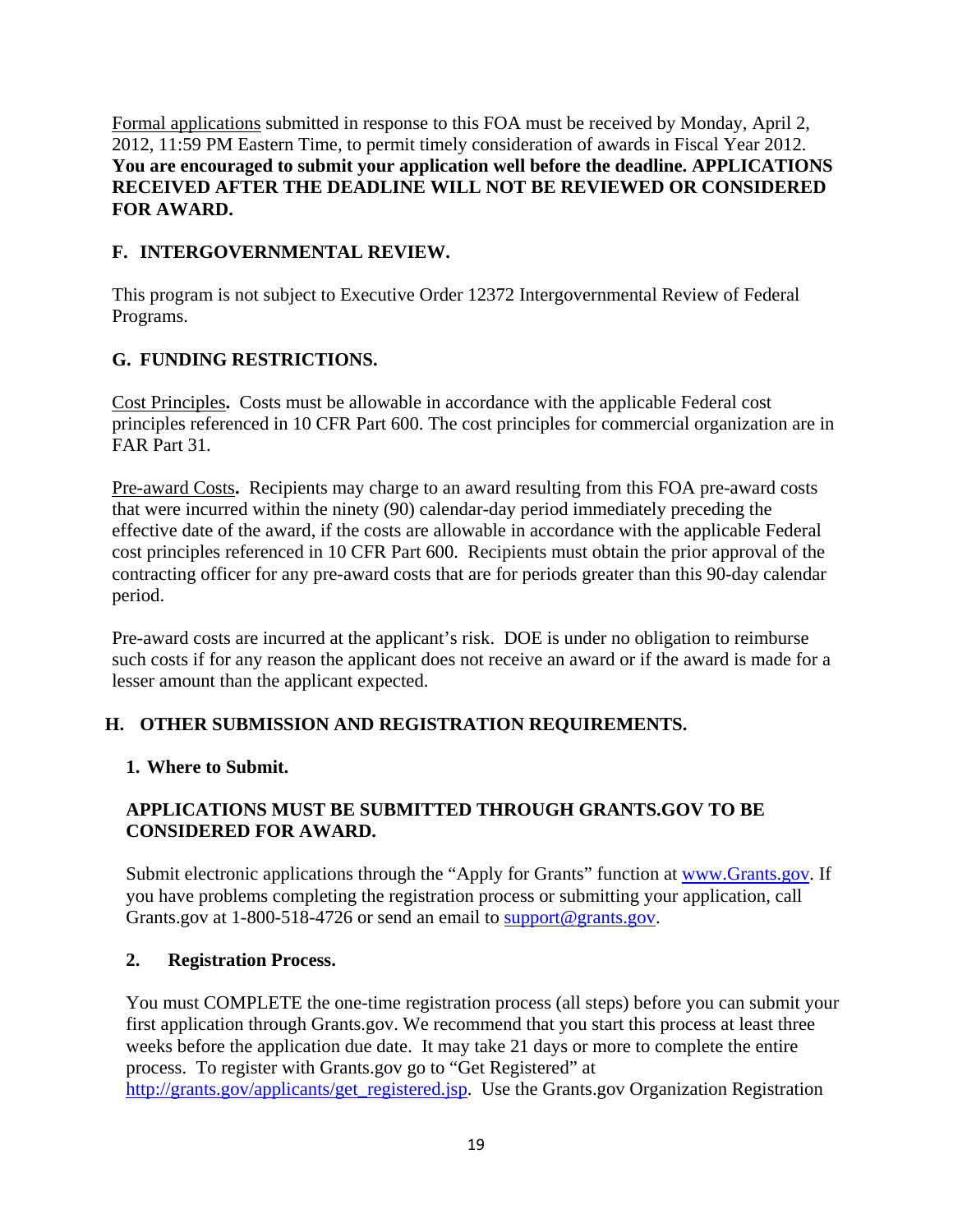Checklist at http://www.grants.gov/assets/OrganizationRegCheck.pdf to guide you through the process. IMPORTANT: During the CCR registration process, you will be asked to designate an E-Business Point of Contact (EBIZ POC). The EBIZ POC must obtain a special password called "Marketing Partner Identification Number" (MPIN). When you have completed the process, you should call the Grants.gov Helpdesk at 1-800-518-4726 to verify that you have completed the final step (i.e., Grants.gov registration).

You cannot submit an application through Grants.gov unless you are registered. Please read the registration requirements carefully and start the process immediately. Remember you have to update your CCR registration annually.

## **3. Application Receipt Notices.**

After an application is submitted, the Authorized Organization Representative (AOR) will receive a series of four e-mails. It is extremely important that the AOR watch for and save each of the emails. It may take up to two (2) business days from application submission to receipt of email Number 2. The titles of the four e-mails are:

Number 1 - Grants.gov Submission Receipt Number

Number 2 - Grants.gov Submission Validation Receipt for Application Number

Number 3 - Grants.gov Grantor Agency Retrieval Receipt for Application Number

Number 4 - Grants.gov Agency Tracking Number Assignment for Application Number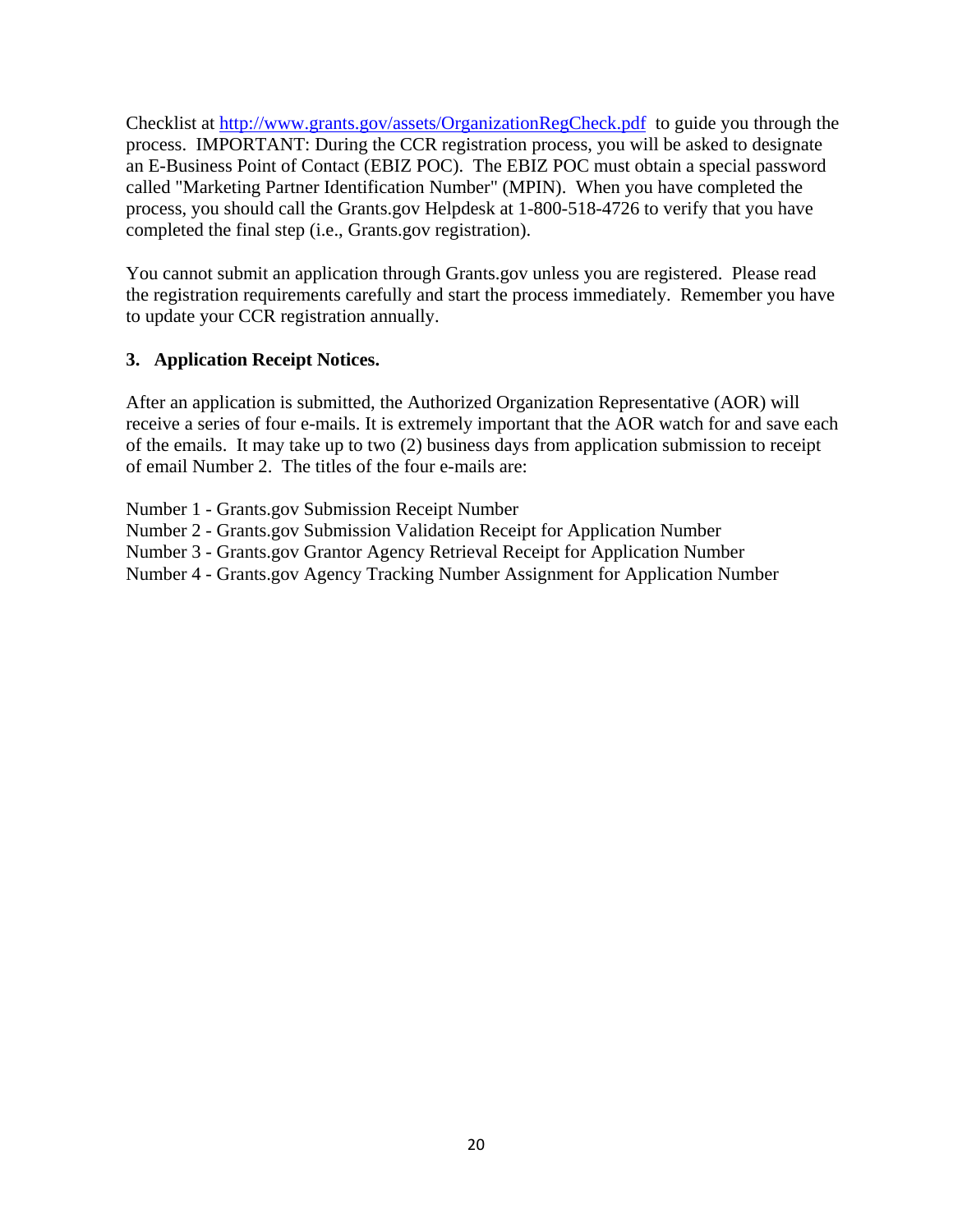## **PART V - APPLICATION REVIEW INFORMATION**

## **A. CRITERIA.**

## **1. Initial Review Criteria**.

Prior to a comprehensive merit evaluation, DOE will perform an initial review in accordance with 10 CFR Part 605.10(b) to determine that (1) the applicant is eligible for the award; (2) the information required by the FOA has been submitted; (3) all mandatory requirements are satisfied; and (4) the proposed project is responsive to the objectives of the funding opportunity announcement. Applications that fail to pass the initial review will not be forwarded for merit review and will be eliminated from further consideration.

## **2. Merit Review Criteria.**

Applications will be subjected to scientific merit review (peer review) and will be evaluated against the following evaluation criteria which are listed in descending order of importance codified at 10 CFR Part 605.10(d):

- 1. Scientific and/or Technical Merit of the Project
- 2. Appropriateness of the Proposed Method or Approach
- 3. Competency of Applicant's Personnel and Adequacy of Proposed Resources; and
- 4. Reasonableness and Appropriateness of the Proposed Budget.

The evaluation process will include program policy factors such as the relevance of the proposed research to the terms of the FOA and the agency's programmatic needs. Note that external peer reviewers are selected with regard to both their scientific expertise and the absence of conflictof-interest issues. Both Federal and non-Federal reviewers may be used, and submission of an application constitutes agreement that this is acceptable to the investigator(s) and the submitting institution.

## **C. ANTICIPATED NOTICE OF SELECTION AND AWARD DATES.**

DOE is striving to make **awards within six months**. The time interval begins on the date applications are due or the date the application is received, if there is no specified due date/deadline. Awards will be made in Fiscal Year 2012.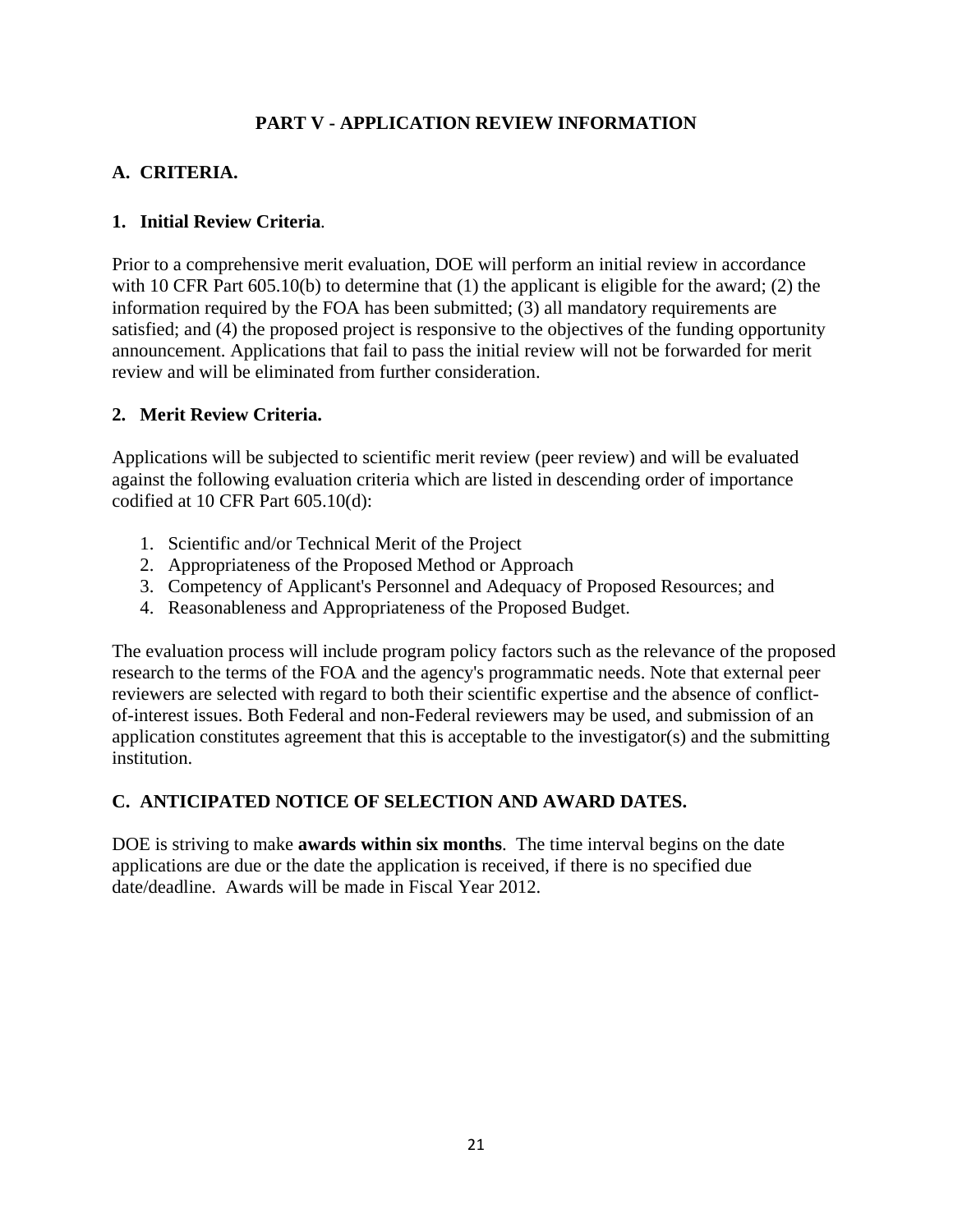## **PART VI - AWARD ADMINISTRATION INFORMATION**

## **A. AWARD NOTICES.**

#### **1. Notice of Selection.**

**Selected Applicants Notification:** DOE will notify applicants selected for award. This notice of selection is not an authorization to begin performance. (See Part IV.G with respect to the allowability of pre-award costs.)

**Non-selected Notification:** Organizations whose applications have not been selected will be advised as promptly as possible. This notice will explain why the application was not selected.

#### *2.* **Notice of Award.**

An Assistance Agreement issued by the contracting officer is the authorizing award document. It normally includes, either as an attachment or by reference: 1. Special Terms and Conditions; 2. Applicable program regulations, if any; 3. Application as approved by DOE; 4. DOE assistance regulations at 10 CFR Part 600; 5. National Policy Assurances to Be Incorporated As Award Terms; 6. Budget Summary; and 7. Federal Assistance Reporting Checklist, which identifies the reporting requirements.

For grants and cooperative agreements made to universities, non-profits and other entities subject to OMB Circular 2 CFR, the Award also includes the Research Terms and Conditions located at http://www.nsf.gov/bfa/dias/policy/rtc/index.jsp

## **B. ADMINISTRATIVE AND NATIONAL POLICY REQUIREMENTS.**

#### **1. Administrative Requirements.**

The administrative requirements for DOE grants and cooperative agreements are contained in 10 CFR Part 600 and 10 CFR Part 605 (See: http://ecfr.gpoaccess.gov ). Grants and cooperative agreements made to universities, non-profits and other entities subject to Title 2 CFR are subject to the Research Terms and Conditions located on the National Science Foundation web site at http://www.nsf.gov/bfa/dias/policy/rtc/index.jsp.

## **DUNS and CCR Requirements.**

Additional administrative requirements for DOE grants and cooperative agreements are contained in 2 CFR, Part 25 (See: http://ecfr.gpoaccess.gov). Prime awardees must keep their data at CCR current. Subawardees at all tiers must obtain DUNS numbers and provide the DUNS to the prime awardee before the subaward can be issued.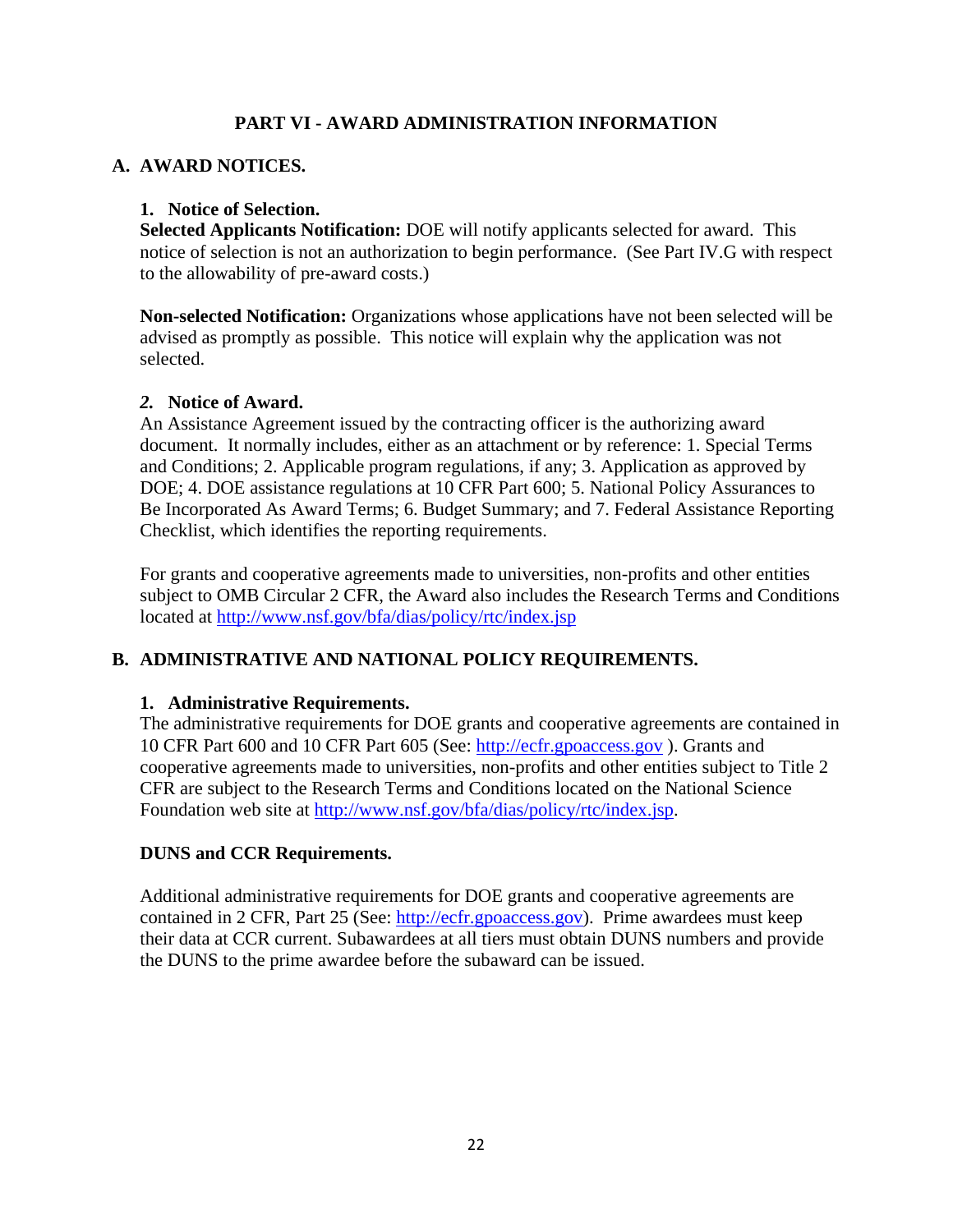#### **Subaward and Executive Reporting.**

Additional administrative requirements necessary for DOE grants and cooperative agreements to comply with the Federal Funding and Transparency Act of 2006 (FFATA) are contained in 2 CFR, Part 170. (See: http://ecfr.gpoaccess.gov). Prime awardees must register with the new FSRS database and report the required data on their first tier subawardees. Prime awardees must report the executive compensation for their own executives as part of their registration profile in the CCR.

## **2. Special Terms and Conditions and National Policy Requirements.**

The DOE Special Terms and Conditions for Use in Most Grants and Cooperative Agreements are located at: http://energy.gov/management/office-management/operationalmanagement/financial-assistance/financial-assistance-forms. The National Policy Assurances to Be Incorporated As Award Terms are located at http://www.nsf.gov/bfa/dias/policy/rtc/appc.pdf.

#### **Intellectual Property Provisions**.

The standard DOE financial assistance intellectual property provisions applicable to the various types of recipients are located at http://energy.gov/gc/standard-intellectual-propertyip-provisions-financial-assistance-awards.

#### **Statement of Substantial Involvement.**

Either a grant or cooperative agreement may be awarded under this FOA. If the award is a cooperative agreement, the DOE Contract Specialist and DOE Project Officer will negotiate a Statement of Substantial Involvement prior to award.

## **C. REPORTING.**

Reporting requirements are identified on the Federal Assistance Reporting Checklist, DOE F4600.2, attached to the award agreement. For a sample Checklist, see http://energy.gov/management/office-management/operational-management/financialassistance/financial-assistance-forms.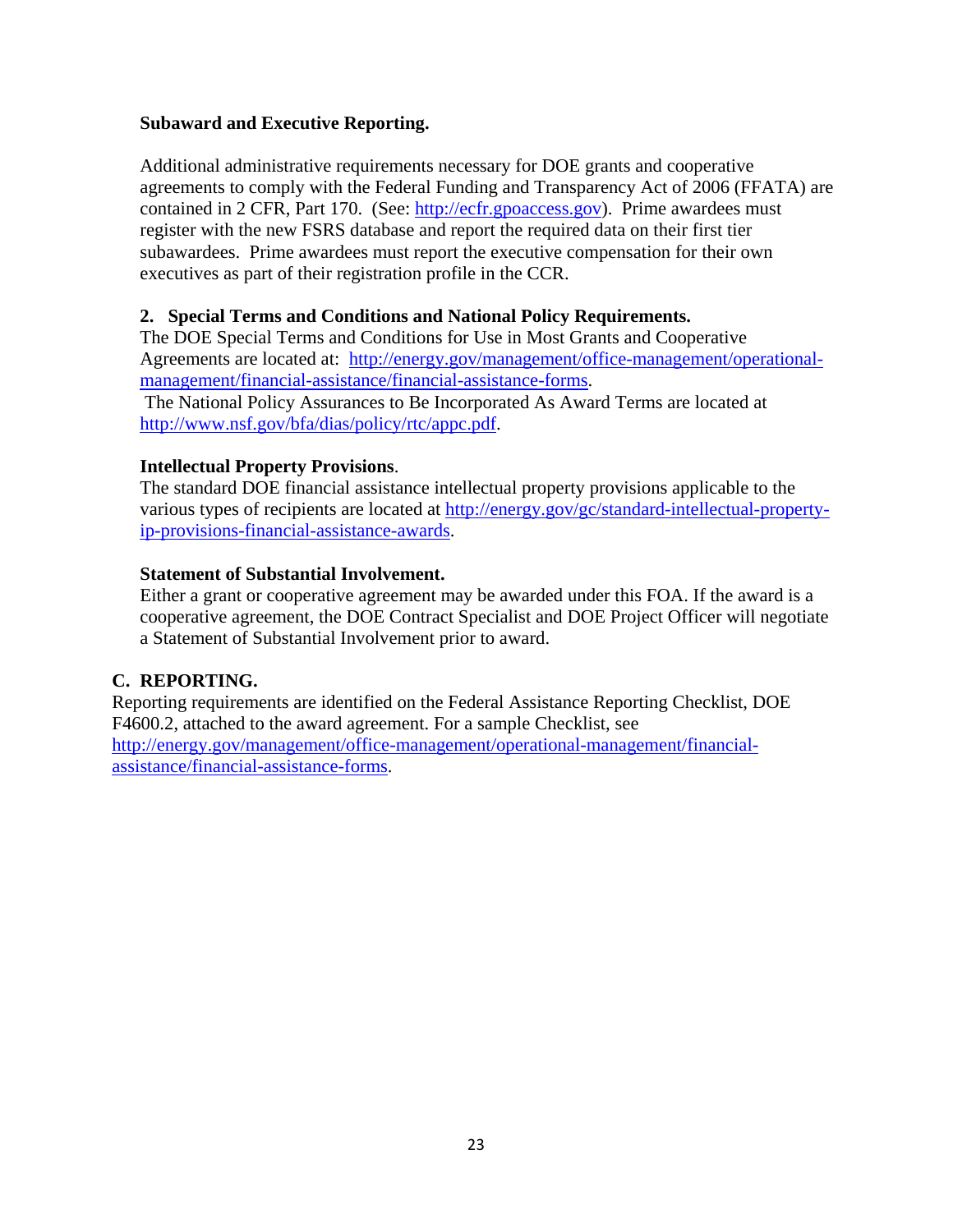## **PART VII - QUESTIONS/AGENCY CONTACTS**

## **A. QUESTIONS.**

Questions regarding the content of the FOA must be submitted through the FedConnect portal. You must register with FedConnect to respond as an interested party to submit questions, and to view responses to questions. It is recommended that you register as soon after release of the FOA as possible to have the benefit of all responses. More information is available at: https://www.fedconnect.net/FedConnect/PublicPages/FedConnect\_Ready\_Set\_Go.pdf. DOE will try to respond to a question within 3 business days, unless a similar question and answer have already been posted on the website.

#### **Applications submitted through FedConnect will not be accepted.**

Questions relating to the registration process, system requirements, how an application form works, or the submittal process must be directed to Grants.gov at 1-800-518-4726 or support@grants.gov. DOE cannot answer these questions.

## **B. AGENCY CONTACTS.**

#### **Technical/Scientific Program Contact:**

**Program Manager:** Dr. Pablo Rabinowicz Office of Biological and Environmental Research **Phone:** 301-903-0379 **E-Mail:** pablo.rabinowicz@science.doe.gov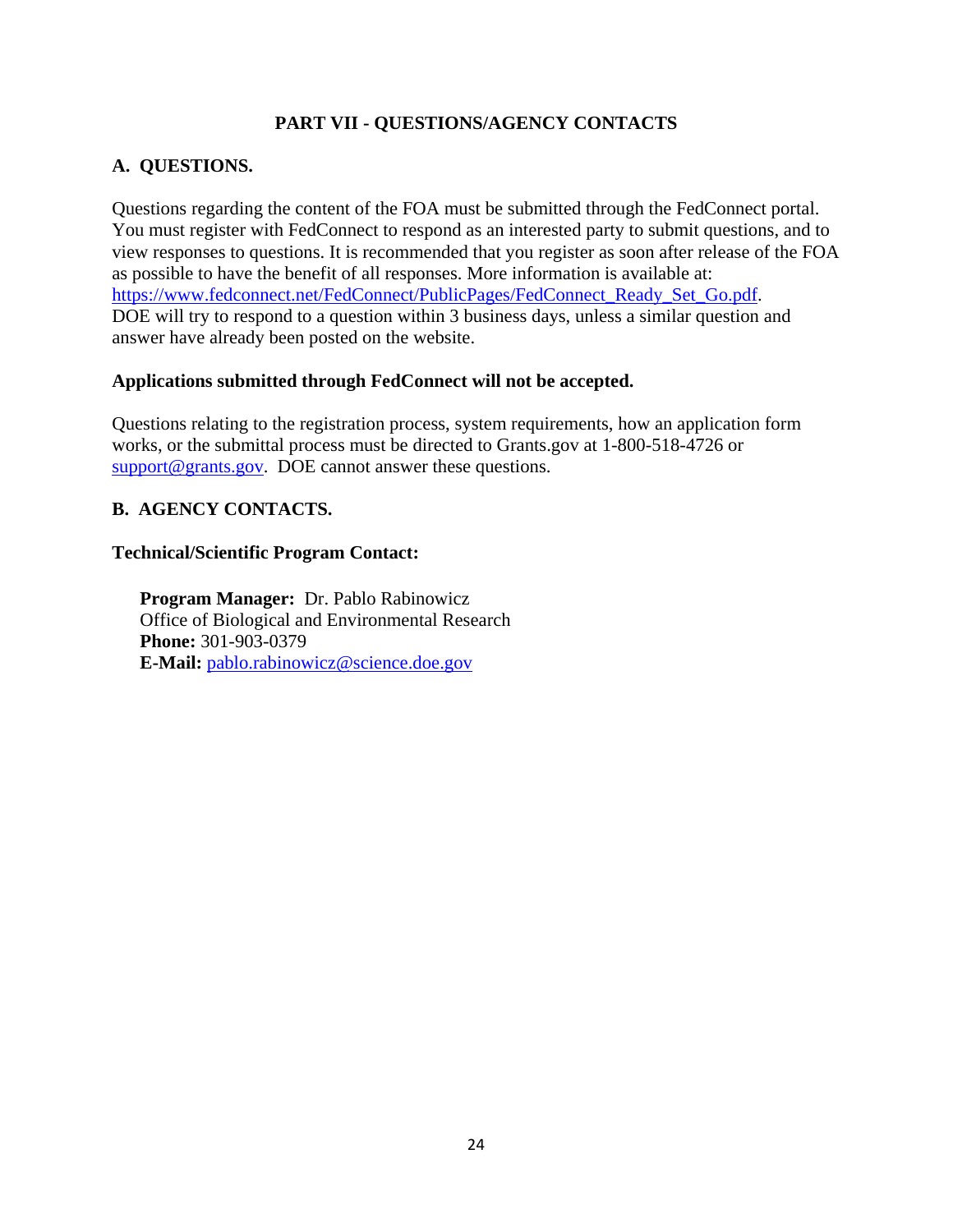## **PART VIII - OTHER INFORMATION**

## **A. MODIFICATIONS.**

Notices of any modifications to this FOA will be posted on Grants.gov and the FedConnect portal. You can receive an email when a modification or an FOA message is posted by registering with FedConnect as an interested party for this FOA. It is recommended that you register as soon after release of the FOA as possible to ensure you receive timely notice of any modifications or other FOAs. More information is available at http://www.fedconnect.net.

## **B. GOVERNMENT RIGHT TO REJECT OR NEGOTIATE.**

DOE reserves the right, without qualification, to reject any or all applications received in response to this FOA and to select any application, in whole or in part, as a basis for negotiation and/or award.

## **C. COMMITMENT OF PUBLIC FUNDS.**

The Contracting Officer is the only individual who can make awards or commit the Government to the expenditure of public funds. A commitment by other than the Contracting Officer, either explicit or implied, is invalid.

## **D. PROPRIETARY APPLICATION INFORMATION.**

Patentable ideas, trade secrets, proprietary or confidential commercial or financial information, disclosure of which may harm the applicant, should be included in an application only when such information is necessary to convey an understanding of the proposed project. The use and disclosure of such data may be restricted, provided the applicant includes the following legend on the first page of the project narrative and specifies the pages of the application which are to be restricted:

"The data contained in pages \_\_\_\_\_ of this application have been submitted in confidence and contain trade secrets or proprietary information, and such data shall be used or disclosed only for evaluation purposes, provided that if this applicant receives an award as a result of or in connection with the submission of this application, DOE shall have the right to use or disclose the data herein to the extent provided in the award. This restriction does not limit the government's right to use or disclose data obtained without restriction from any source, including the applicant."

To protect such data, each line or paragraph on the pages containing such data must be specifically identified and marked with a legend similar to the following:

"The following contains proprietary information that (name of applicant) requests not be released to persons outside the Government, except for purposes of review and evaluation."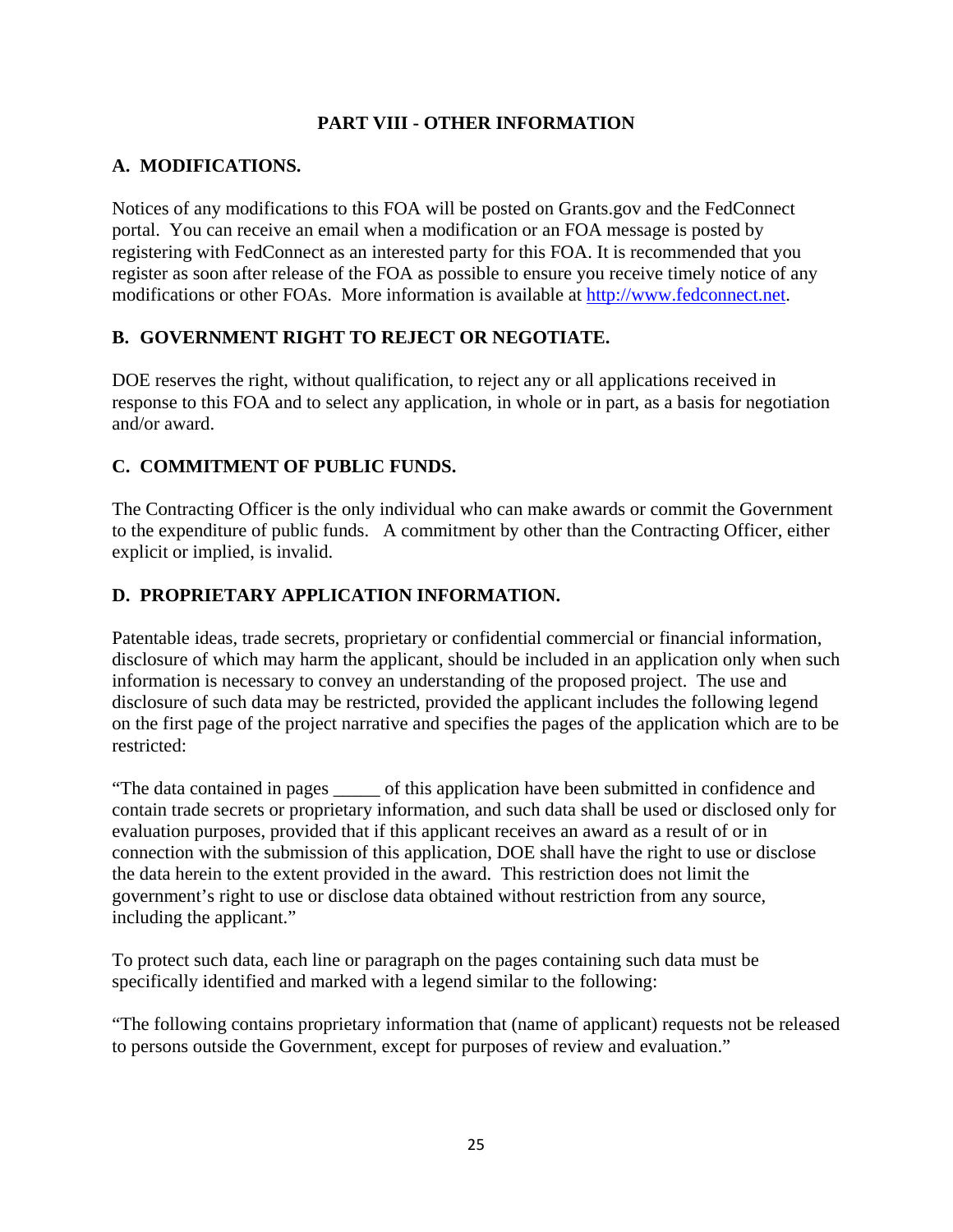## **E. EVALUATION AND ADMINISTRATION BY NON-FEDERAL PERSONNEL.**

In conducting the merit review evaluation, the Government may seek the advice of qualified non-Federal personnel as reviewers. The Government may also use non-Federal personnel to conduct routine, nondiscretionary administrative activities. The applicant, by submitting its application, consents to the use of non-Federal reviewers/administrators. Non-Federal reviewers must sign conflict of interest and non-disclosure agreements prior to reviewing an application. Non-Federal personnel conducting administrative activities must sign a non-disclosure agreement.

## **F. INTELLECTUAL PROPERTY DEVELOPED UNDER THIS PROGRAM.**

Patent Rights. The government will have certain statutory rights in an invention that is conceived or first actually reduced to practice under a DOE award. 42 U.S.C. 5908 provides that title to such inventions vests in the United States, except where 35 U.S.C. 202 provides otherwise for nonprofit organizations or small business firms. However, the Secretary of Energy may waive all or any part of the rights of the United States subject to certain conditions. (See "Notice of Right to Request Patent Waiver" in paragraph G below.)

Rights in Technical Data. Normally, the government has unlimited rights in technical data created under a DOE agreement. Delivery or third party licensing of proprietary software or data developed solely at private expense will not normally be required except as specifically negotiated in a particular agreement to satisfy DOE's own needs or to insure the commercialization of technology developed under a DOE agreement.

## **G. NOTICE OF RIGHT TO REQUEST PATENT WAIVER.**

Applicants may request a waiver of all or any part of the rights of the United States in inventions conceived or first actually reduced to practice in performance of an agreement as a result of this FOA, in advance of or within 30 days after the effective date of the award. Even if such advance waiver is not requested or the request is denied, the recipient will have a continuing right under the award to request a waiver of the rights of the United States in identified inventions, i.e., individual inventions conceived or first actually reduced to practice in performance of the award. Any patent waiver that may be granted is subject to certain terms and conditions in 10 CFR 784.12, http://ecfr.gpoaccess.gov/cgi/t/text/textidx?c=ecfr&tpl=/ecfrbrowse/Title10/10cfr784\_main\_02.tpl.

Domestic small businesses and domestic nonprofit organizations will receive the patent rights clause at 37 CFR 401.14, i.e., the implementation of the Bayh-Dole Act. This clause permits domestic small business and domestic nonprofit organizations to retain title to subject inventions. Therefore, small businesses and nonprofit organizations do not need to request a waiver.

## **H. NOTICE REGARDING ELIGIBLE/INELIGIBLE ACTIVITIES.**

N/A